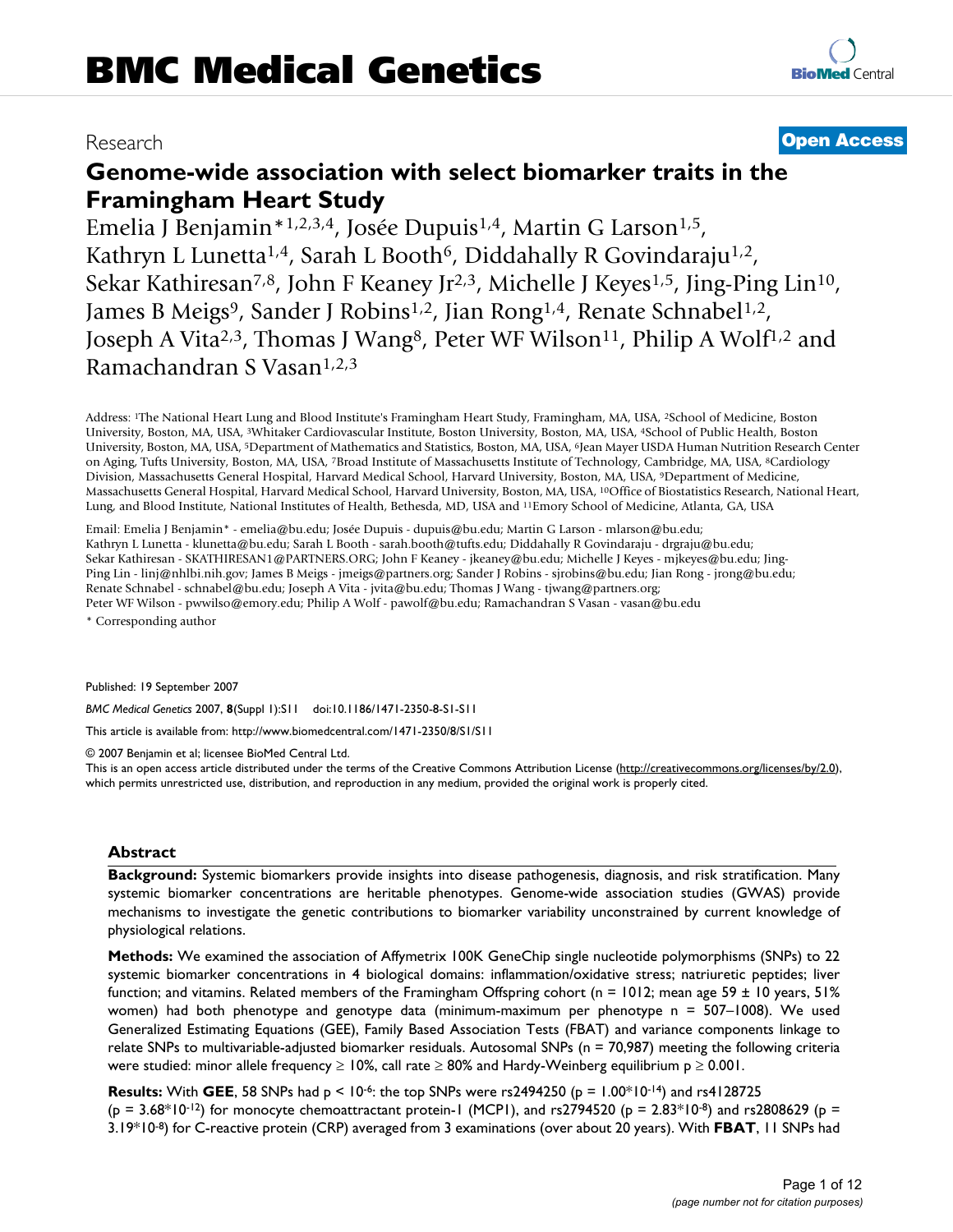$p < 10^{-6}$ : the top SNPs were the same for MCP1 (rs4128725,  $p = 3.28*10^{-8}$ , and rs2494250,  $p = 3.55*10^{-8}$ ), and also included B-type natriuretic peptide (rs437021,  $p = 1.01*10-6$ ) and Vitamin K percent undercarboxylated osteocalcin (rs2052028, p = 1.07\*10-6). The peak **LOD** (logarithm of the odds) scores were for MCP1 (4.38, chromosome 1) and CRP (3.28, chromosome 1; previously described) concentrations; of note the 1.5 support interval included the MCP1 and CRP SNPs reported above (GEE model). Previous candidate SNP associations with circulating CRP concentrations were replicated at p < 0.05; the SNPs rs2794520 and rs2808629 are in linkage disequilibrium with previously reported SNPs. GEE, FBAT and linkage results are posted at [http://www.ncbi.nlm.nih.gov/projects/gap/cgi-bin/](http://www.ncbi.nlm.nih.gov/projects/gap/cgi-bin/study.cgi?id=phs000007) [study.cgi?id=phs000007.](http://www.ncbi.nlm.nih.gov/projects/gap/cgi-bin/study.cgi?id=phs000007)

**Conclusion:** The Framingham GWAS represents a resource to describe potentially novel genetic influences on systemic biomarker variability. The newly described associations will need to be replicated in other studies.

# **Background**

There is intense clinical and research interest in blood and urinary biomarkers to diagnose disease, to risk stratify individuals for prognosis and potential intervention, and to provide insights into disease pathogenesis [1]. Hence, it has been proposed that biomarkers may prove useful in the goal of developing what has been referred to as "predictive, preemptive, personalized medicine" [2].

In the present analysis, we examined biomarkers involving four biological systems: inflammation, natriuretic peptides, hepatic function, and vitamins. Circulating inflammatory, natriuretic peptides [3-5], hepatic function [6,7] and vitamin [8] biomarker concentrations have been linked to increased risk of cardiovascular disease and mortality. For instance, the inflammatory marker C-reactive protein (CRP) predicts incident stroke [9], coronary heart disease [10-12], and all-cause mortality [13].

Because of their prognostic importance, there has been interest in understanding the environmental and genetic factors contributing to interindividual variability in systemic biomarker concentrations. Prior reports support the heritability of systemic biomarker concentrations reflecting inflammatory processes [14,15], natriuretic peptides activation [16], hepatic function [17,18], and vitamin metabolism [19]. The majority of prior studies examining the genetic contribution to biomarker concentrations have examined genetic linkage or variation in selected candidate genes. Although there have been some successes with both approaches [20], the specific genes contributing to variability of most circulating biomarkers are incompletely understood. We examined the relation of single nucleotide polymorphisms (SNPs) on the Affymetrix 100K chip to variation in systemic biomarker concentrations. The GWAS approach has the advantage that it is not constrained by known physiologic associations.

## **Materials and methods** *Study sample*

The biomarkers were assessed in the Framingham Offspring sample, which is described in the Framingham

100K Overview [21]. Briefly, the Framingham Offspring were recruited in 1971–1974 from the children (and children's spouses) of the Framingham Original Cohort [22]. The examinations and the number of participants in which the biomarkers were assessed vary by analyte, as noted in Table 1.

# *Phenotype definitions and methods*

Biomarkers were measured on morning specimens after an overnight fast (typically 10 hours) between 7:30 and 9:00 am. EDTA and citrated blood collection tubes are centrifuged in a refrigerated centrifuge immediately after venipuncture. Serum blood collection tubes sit for 30 minutes after venipuncture to allow for complete clotting. Specimens are processed immediately after centrifugation. Blood samples were centrifuged and frozen at -20° (examination 2 through 4) and -80° (examinations 5 through 7). The measurement of the inflammatory markers is detailed in the inflammatory marker manual at the National Center for Biotechnology Information [http://](http://www.ncbi.nlm.nih.gov/projects/gap/cgi-bin/study.cgi?id=phs000007) [www.ncbi.nlm.nih.gov/projects/gap/cgi-bin/](http://www.ncbi.nlm.nih.gov/projects/gap/cgi-bin/study.cgi?id=phs000007) [study.cgi?id=phs000007](http://www.ncbi.nlm.nih.gov/projects/gap/cgi-bin/study.cgi?id=phs000007).

**Inflammatory biomarkers** (except CRP) were measured in duplicate with commercially available ELISA kits: R&D Systems (intercellular adhesion molecule-1, interleukin-6, monocyte chemoattractant-1 [MCP1], P-selectin, tumor necrosis factor receptor 2, high sensitivity tumor necrosis factor-α), Bender MedSystems (CD40 ligand), Oxis (myeloperoxidase), and BIOMEDICA (osteoprotegerin). High-sensitivity CRP was measured in 2002 and 2004 on examination cycle 2, 6 and 7 specimens with a Dade Behring nephelometer; the less sensitive Hemagen assay was used in 1998 for examination cycle 5 specimens. **Natriuretic peptides** were measured by Shionogi using a noncompetitive high sensitivity immunoradiometric assay [23]. **Liver function tests** were measured at examination cycle 2 by Quest Diagnostics (previously METPATH) with a variety of methods: γ-glutamyl aminotransferase was measured with spectrophotometry [7], bilirubin was measured by the colorimetric method (Dow Bilirubin Kit) [24,25]; alkaline phosphatase was meas-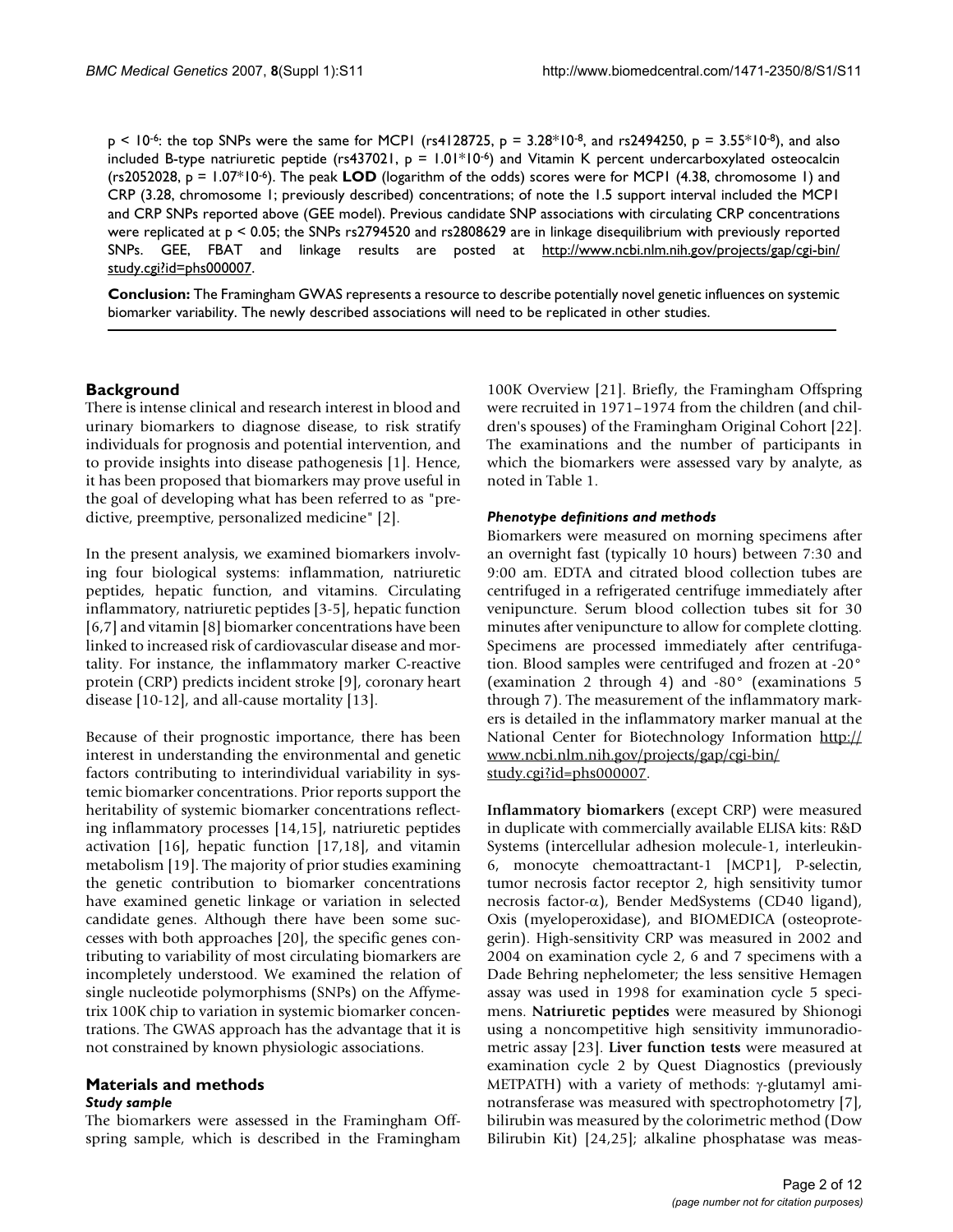| Phenotype                                             | Acronym            | Trait $N = 27$ *      | <b>Subject N</b> | <b>Offspring Exam</b>        | Adjustment* Multivariable model                                                                                                                                                                                                                                                                           |  |  |  |  |  |  |
|-------------------------------------------------------|--------------------|-----------------------|------------------|------------------------------|-----------------------------------------------------------------------------------------------------------------------------------------------------------------------------------------------------------------------------------------------------------------------------------------------------------|--|--|--|--|--|--|
| <b>Inflammation/Oxidative Stress</b>                  |                    |                       |                  |                              |                                                                                                                                                                                                                                                                                                           |  |  |  |  |  |  |
| CD40 Ligand, serum & plasma                           | CD <sub>40</sub> L | $\overline{2}$        | 998              | $\overline{7}$               | Age, sex, smoking, systolic and<br>diastolic blood pressure, hypertension<br>treatment, body mass index, waist<br>circumference, Total/HDL cholesterol,<br>triglyceride, lipid lowering medication,<br>glucose, diabetes, aspirin, hormone<br>replacement therapy and prevalent<br>cardiovascular disease |  |  |  |  |  |  |
| C-reactive protein                                    | <b>CRP</b>         | 5                     | 980-1008         | 2, 5, 6, 7; Average: 2, 6, 7 |                                                                                                                                                                                                                                                                                                           |  |  |  |  |  |  |
| Intercellular adhesion molecule-1                     | <b>ICAMI</b>       | ı                     | 1006             | 7                            |                                                                                                                                                                                                                                                                                                           |  |  |  |  |  |  |
| Interleukin-6                                         | IL6                |                       | 1006             |                              |                                                                                                                                                                                                                                                                                                           |  |  |  |  |  |  |
| Urinary isoprostanes/creatinine                       | <b>IsoCrUrine</b>  |                       | 828              |                              |                                                                                                                                                                                                                                                                                                           |  |  |  |  |  |  |
| Monocyte chemoattractant protein-1                    | <b>MCPI</b>        |                       | 989              |                              |                                                                                                                                                                                                                                                                                                           |  |  |  |  |  |  |
| Myeloperoxidase                                       | <b>MPO</b>         |                       | 974              |                              |                                                                                                                                                                                                                                                                                                           |  |  |  |  |  |  |
| Osteoprotegerin                                       | OPG                |                       | 1005             |                              |                                                                                                                                                                                                                                                                                                           |  |  |  |  |  |  |
| P-selectin                                            | Pselectin          |                       | 1007             |                              |                                                                                                                                                                                                                                                                                                           |  |  |  |  |  |  |
| Tumor necrosis factor alpha                           | <b>TNFA</b>        |                       | 753              |                              |                                                                                                                                                                                                                                                                                                           |  |  |  |  |  |  |
| Tumor necrosis factor receptor-2                      | <b>TNFRII</b>      |                       | 980              |                              |                                                                                                                                                                                                                                                                                                           |  |  |  |  |  |  |
| <b>Natriuretic Peptides</b>                           |                    |                       |                  |                              |                                                                                                                                                                                                                                                                                                           |  |  |  |  |  |  |
| N-terminal pro-atrial natriuretic peptide             | <b>ANP</b>         | I.                    | 938              | 6                            | Age, sex, BMI, SBP, HTN Rx, LDL<br>Total/HDL, diabetes, LV mass, LA size,<br>CVD                                                                                                                                                                                                                          |  |  |  |  |  |  |
| B-type natriuretic peptide                            | <b>BNP</b>         | T                     | 938              |                              |                                                                                                                                                                                                                                                                                                           |  |  |  |  |  |  |
|                                                       |                    | <b>Liver Function</b> |                  |                              |                                                                                                                                                                                                                                                                                                           |  |  |  |  |  |  |
| <b>Bilirubin</b>                                      | Bili               | T                     | 910              | $\overline{2}$               | Age, sex, BMI, HDL, HTN, diabetes,<br>serum total protein, alcohol intake,<br>TG, & smoking                                                                                                                                                                                                               |  |  |  |  |  |  |
| Aspartate aminotransferase **                         | <b>AST</b>         |                       | 904              |                              |                                                                                                                                                                                                                                                                                                           |  |  |  |  |  |  |
| Alanine aminotransferase                              | <b>ALT</b>         |                       | 904              |                              |                                                                                                                                                                                                                                                                                                           |  |  |  |  |  |  |
| Alkaline phosphatase                                  | <b>AlkPhos</b>     |                       | 904              |                              |                                                                                                                                                                                                                                                                                                           |  |  |  |  |  |  |
| Gamma-glutamyl transferase                            | <b>GGT</b>         |                       | 896              |                              |                                                                                                                                                                                                                                                                                                           |  |  |  |  |  |  |
|                                                       |                    | <b>Vitamins</b>       |                  |                              |                                                                                                                                                                                                                                                                                                           |  |  |  |  |  |  |
| Vitamin K plasma phylloquinone                        | VitKPhylloq        | L                     | 518              | $6/7^{+}$                    | Age, sex, SBP, DBP, BMI, waist, total/<br>HDL, smoking, glucose, TG, diabetes,<br>HTN Rx, lipid lowering Rx, hormone<br>replacement Rx, asthma Rx, alcohol<br>use, prevalent CVD                                                                                                                          |  |  |  |  |  |  |
| Vitamin K percentage of undercarboxylated osteocalcin | VitKPucOC          | ı                     | 504              |                              |                                                                                                                                                                                                                                                                                                           |  |  |  |  |  |  |
| Vitamin D plasma 25(OH)-D                             | VitD25OH           | L                     | 517              |                              |                                                                                                                                                                                                                                                                                                           |  |  |  |  |  |  |
|                                                       |                    |                       |                  |                              |                                                                                                                                                                                                                                                                                                           |  |  |  |  |  |  |

#### **Table 1: Types of traits phenotype master trait table, exam cycle, numbers of participants in family plates with phenotype**

**\*Each trait had 2 adjustment schemes web posted: age- and sex-adjusted, and multivariable-adjusted at** [http://www.ncbi.nlm.nih.gov/projects/gap/cgi-bin/](http://www.ncbi.nlm.nih.gov/projects/gap/cgi-bin/study.cgi?id=phs000007) [study.cgi?id=phs000007.](http://www.ncbi.nlm.nih.gov/projects/gap/cgi-bin/study.cgi?id=phs000007) GEE and FBAT traits are web displayed pha001115 through pha001218; Linkage traits are located from pha002301 through pha002352. **In the**  present manuscript we examine the multivariable-adjusted trait, which we count as 1 trait. Note: biomarkers were natural log transformed due to skewed<br>distribution; \*\*normalized deviates. †Vitamin measurements straddled ex

ured with the kinetic method [26,27]; aspartate aminotransferase and alanine aminotransferase were measured using the kinetic method with Beckman Liquid-Stat Reagent Kit [28]. **Vitamin** K status was measured as phylloquinone concentrations with reverse phase highperformance liquid chromatography [29], and percentage of undercarboxylated osteocalcin was measured by radioimmunoassay [30,31], Vitamin D status was measured as 25(OH)D concentrations by using RIA (DiaSorin, Stillwater MN).

**Plasma** samples were used for natriuretic peptides, vitamin K phylloquinone, vitamin D, and some inflammatory markers including CD40 ligand, osteoprotegerin, Pselectin, tumor necrosis factor receptor 2, and tumor necrosis factor-α. **Serum** samples were analyzed for liver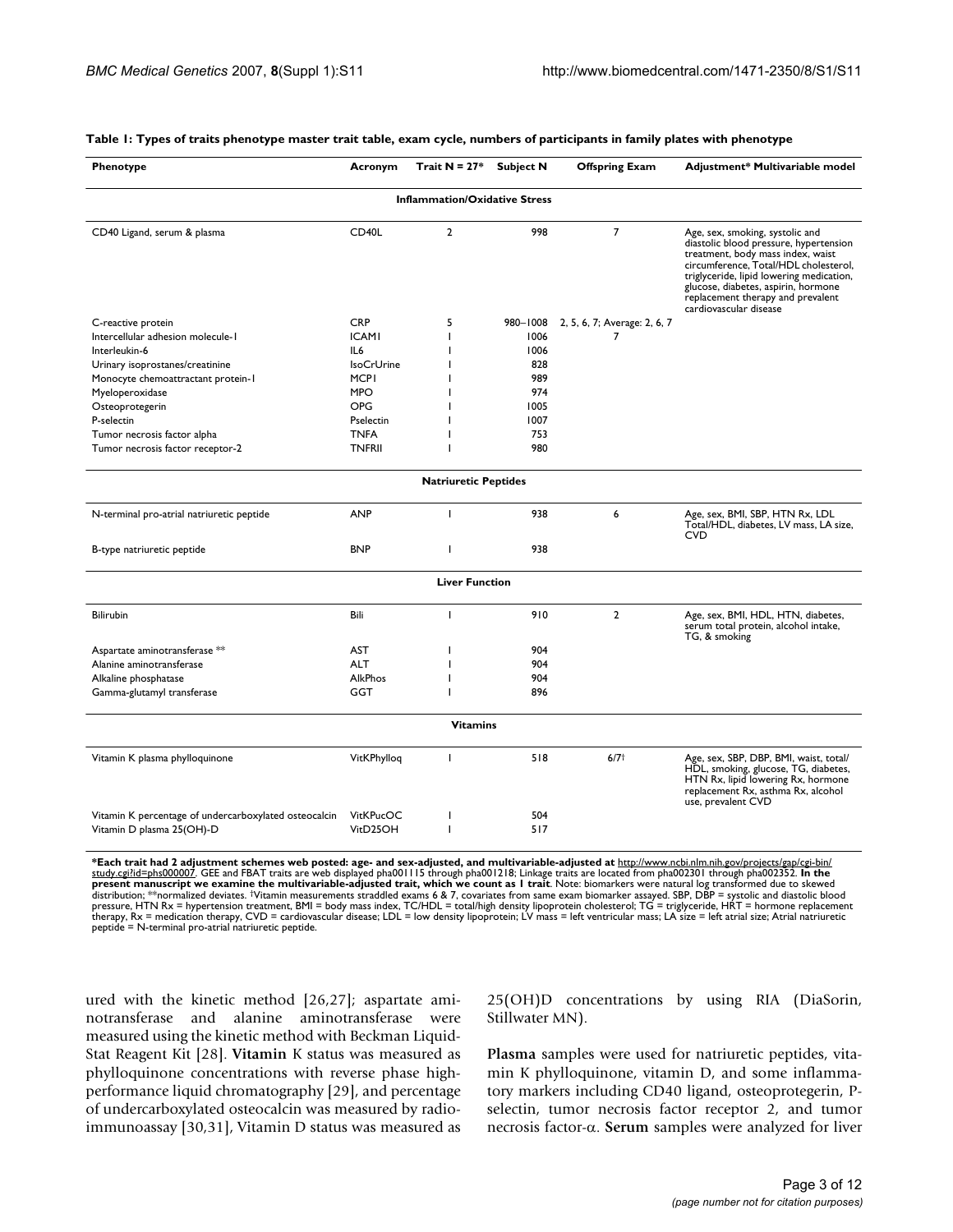function, vitamin K, % undercarboxylated osteocalcin, and other inflammatory markers including CRP, interleukin-6, soluble intracellular adhesion molecule-1, MCP1, and myeloperoxidase concentrations. The reproducibility of the biomarkers was good; the intra-assay coefficients of variation were CD40 ligand 4.4%, interleukin-6 3.1%, intercellular adhesion molecule-1 3.1%, MCP1 4.1%, myeloperoxidase 3.0%, osteoprotegerin 3.7%, P-selectin 3.0%, tumor necrosis factor-α 8.8%, and tumor necrosis factor receptor-2 2.3%; the inter-assay coefficients of variation were brain natriuretic peptide 12.2%, n-terminal-atrial natriuretic peptide 12.7%. The Kappa statistic for 146 CRP samples run in duplicate was 0.95 [32]. Coefficients of variation for aspartate aminotransferase and alanine aminotransferase, respectively, were 10.7 and 8.3%. The coefficients of variation for low and high Vitamin K plasma phylloquinone concentrations were 15.2 and 10.9% respectively on control specimens. For low, medium and high osteocalcin concentrations used to determine Vitamin K percentage of undercarboxylated osteocalcin, the coefficients of variation were 22.3, 12.8, and 7.8%, respectively. For Vitamin D, the coefficients of variation were 8.5% and 13.2%, respectively.

# *Genotyping methods*

Details of the genotyping methods are available in the Framingham Heart Study 100K Overview [21]. Framingham staff extracted genomic DNA with a Qiagen Blood and Cell Culture Maxi Kit from immortalized lymphoblasts. Briefly, SNPs on the Affymetrix 100K chip were genotyped (n = 112,990 autosomal SNPs) in a sample of family members of the Original and Offspring cohorts of the Framingham Heart Study [33]. SNPs were excluded for the following reasons: minor allele frequency  $\langle 10\% \rangle$  n = 38062; call rate <80% n = 2346; Hardy-Weinberg equilibrium p-value < 0.001 n = 1595, leaving 70,987 SNPs available for analysis.

# *Statistical analysis methods*

We created standardized multivariable-adjusted natural log transformed biomarker residuals adjusted for the covariates listed in Table 1. The CRP average residuals were constructed as follows: (1) create age- and sex-adjusted or multivariable-adjusted residual at each of exams 2, 6 and 7; (2) take average of the residuals across exams; (3) the residual was excluded if there were not at least 2 exams for its calculation. In some instances we performed additional transformation (e.g. Winsorized models). Tobit models were used to generate residuals for the natriuretic peptides, because 2% of N-ANP levels and 30% of BNP levels were below the respective assay detection limits. Association and linkage results examining age- and sexadjusted residuals are posted at the web site. As described in the Overview [21], we examined generalized estimating equations (GEE) and family based association testing (FBAT), assuming an additive genetic effect, to account for correlation among related individuals within nuclear families. We also used Merlin software [34] (splitting the largest families) to compute exact identity by descent linkage, with variance component analysis in SOLAR using 11,200 SNPs and short tandem repeats [35]. Traits with extreme values, as defined by 4 standard deviations away from the mean, were Winsorized at 4.0 in secondary linkage analyses to determine the sensitivity of the logarithm of the odds (LOD) score to the presence of outlier values.

# **Results**

Twenty-two biomarker traits (plus 4 additional CRP traits) were analyzed in 1012 Offspring participants, on log-transformed multivariable-adjusted residuals as outlined in Table 1 (minimum-maximum per phenotype n = 507–1008). The phenotypes were collected at various Framingham Offspring examinations from cycles 2 to 7. At examination cycles 2 and 7 the mean age of the participants with both phenotype and genotype data was 41  $\pm$ 10 and 59  $\pm$  10 years, and 51.2% and 51.1% were women, respectively. For details of biomarker phenotype-genotype association refer to [http://www.ncbi.nlm.nih.gov/](http://www.ncbi.nlm.nih.gov/projects/gap/cgi-bin/study.cgi?id=phs000007) [projects/gap/cgi-bin/study.cgi?id=phs000007](http://www.ncbi.nlm.nih.gov/projects/gap/cgi-bin/study.cgi?id=phs000007).

There were 58 SNPs associated with biomarker concentrations with a p < 10-6 by **GEE**. The 25 most statistically significant GEE associations sorted by p-value, listed with their corresponding FBAT p-value are shown in Table 2a. MCP1 concentrations were associated with rs2494250 (p  $= 1*10^{-14}$ ) and rs4128725 (p = 3.68 $*10^{-12}$ ), both on chromosome 1, near the *FCER1A* and the *OR10J1* genes, respectively. CRP concentrations averaged over 3 examinations (about 20 years) were associated with rs2794520  $(p = 2.83 * 10^{-8})$  and rs2808629  $(p = 3.19 * 10^{-8})$ .

We estimated the amount of variability in biomarker concentrations explained by the 4 most statistically significant SNPs in the GEE model using a pseudo measure of R2 based on log-likelihood estimates [36]. The two most statistically significant GEE SNPs explained about 7% and 4% of the variability in MCP1 concentrations ( $R^2$  = 0.070 for rs2494250 and  $R^2 = 0.043$  for rs4128725); for CRP concentrations averaged over examinations 2, 6, and 7 the two most statistically significant GEE SNPs explained 2.3% of the variability  $[R^2 = 0.023$  for rs2794520 and rs2808629) [36]. We also examined the linkage disequilibrium between the most statistically significant GEE SNPs: rs2494250 and rs4128725 had a D' = 0.724 and an  $r^2$  = 0.196, whereas rs2794520 and rs2808629 served as perfect proxies for each other ( $D' = 1$ ;  $r^2 = 1$ ).

With **FBAT,** 11 SNPs were associated with biomarker concentrations with a  $p < 10^{-6}$ . The two most statistically sig-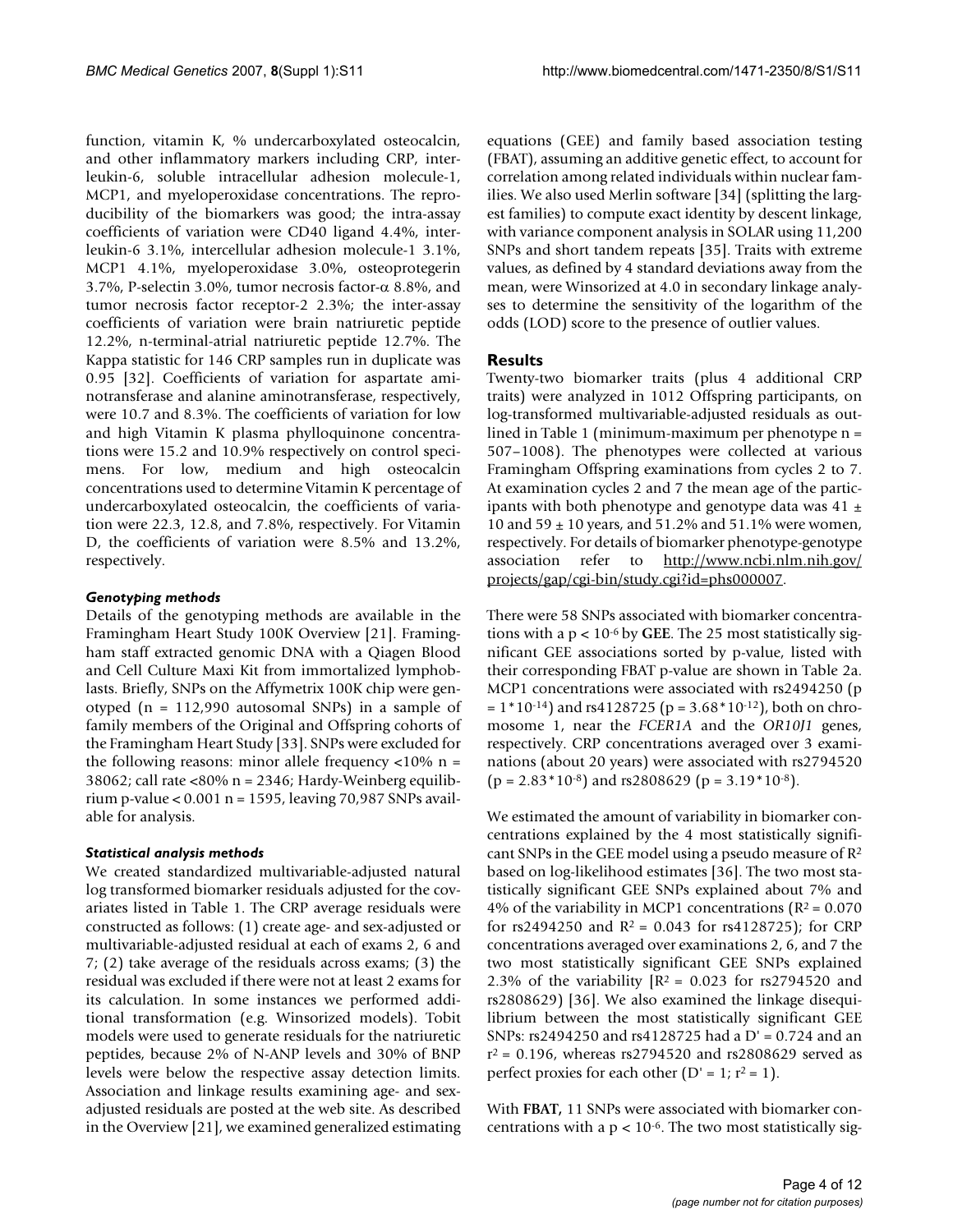### **Table 2: Top genetic associations with biomarkers based on the lowest p value for GEE test (2a), FBAT (2b), and Linkage (2c)**

**2a. Top 25 associations with biomarkers based on the lowest p value of the GEE test**

| Trait                                  | SNP rs ID* |                 | Chr Physical location (bp) |             | <b>GEE P-value FBAT P-value</b> | <b>IN/NEAR</b> gene |
|----------------------------------------|------------|-----------------|----------------------------|-------------|---------------------------------|---------------------|
| Monocyte chemoattractant protein-1     | rs2494250  | $\mathbf{I}$    | 156091324                  | $1.0*10-14$ | $3.5*10-8$                      | FCERIA, ORIOI3      |
| Monocyte chemoattractant protein-1     | rs4128725  |                 | 156219032                  | $3.7*10-12$ | $3.3*10-8$                      | <b>OR1011</b>       |
| C-reactive protein average exams 2,6,7 | rs2794520  | L               | 156491889                  | $2.8*10-8$  | $4.3*10-5$                      | <b>CRP</b>          |
| C-reactive protein average exams 2,6,7 | rs2808629  |                 | 156489869                  | $3.2*10-8$  | $4.8*10-5$                      | CRP                 |
| C-reactive protein exam 6              | rs2794520  | т               | 156491889                  | $1.3*10-7$  | $3.9*10-4$                      | CRP                 |
| C-reactive protein exam 6              | rs2808629  |                 | 156489869                  | $1.4*10-7$  | $4.3*10-4$                      | CRP                 |
| Tumor necrosis factor alpha            | rs7552393  |                 | 83966572                   | $5.1*10-7$  | 0.63                            |                     |
| C-reactive protein exam 6              | rs746961   | 9               | 35791730                   | $7.5*10-7$  | 0.03                            | <b>ZNF536</b>       |
| <b>Bilirubin</b>                       | rs17532515 | 4               | 141745043                  | $1.0*10-6$  | $9.2*10-6$                      | CLGN, ELMOD2        |
| Alanine aminotransferase               | rs1998303  | 9               | 82644535                   | $1.1*10-6$  | 0.005                           |                     |
| Monocyte chemoattractant protein-1     | rs10489849 | $\mathbf{I}$    | 156009838                  | $1.1*10-6$  | 0.10                            | IGSF4B              |
| Alkaline phosphatase                   | rs10518765 | 15              | 52467924                   | $1.1*10-6$  | $1.7*10-4$                      |                     |
| Vitamin K plasma phylloquinone         | rs2387326  | $\overline{10}$ | 129823446                  | $1.1*10-6$  | 0.02                            | PTPRE, MKI67        |
| C-reactive protein average exams 2,6,7 | rs1119582  | 5               | 125270919                  | $1.2*10-6$  | $4.2*10-4$                      |                     |
| Vitamin D plasma 25(OH)-D              | rs10485165 | 6               | 89169536                   | $1.4*10-6$  | 0.003                           |                     |
| Atrial natriuretic peptide exam 6      | rs1417352  | 6               | 107005919                  | $1.8*10-6$  | 0.009                           |                     |
| C-reactive protein exam 2              | rs583012   | 10              | 54964880                   | $1.9*10-6$  | 0.09                            |                     |
| Atrial natriuretic peptide exam 6      | rs1486139  | 7               | 46048968                   | $2.0*10-6$  | 0.04                            |                     |
| Atrial natriuretic peptide exam 6      | rs1486140  | $\overline{7}$  | 46048877                   | $2.2*10-6$  | 0.06                            |                     |
| Alanine aminotransferase exam 2        | rs10492681 | $\overline{13}$ | 39705483                   | $2.2*10-6$  | $9.9*10-5$                      |                     |
| Vitamin D plasma 25(OH)-D              | rs10507577 | 13              | 52866092                   | $2.6*10-6$  | 0.004                           |                     |
| Atrial natriuretic peptide exam 6      | rs1079596  | $\mathbf{H}$    | 112801829                  | $2.6*10-6$  | 0.03                            | DRD <sub>2</sub>    |
| Monocyte chemoattractant protein-I     | rs1474747  | L               | 155961586                  | $2.8*10-6$  | $8.7*10-4$                      | IGSF4B              |
| CD40 Ligand serum                      | rs7778619  | $\overline{7}$  | 9923216                    | $3.0*10-6$  | 0.19                            |                     |
| CD40 Ligand serum                      | rs8005745  | 14              | 76473583                   | $3.5*10-6$  | 0.01                            |                     |

**2b. Top 25 associations with biomarkers based on the lowest p value of the FBAT test**

| Trait                                        | SNP rs ID* | Chr          | Physical location (bp) |             | <b>GEE P-value FBAT P-value</b> | <b>IN/NEAR</b> gene    |
|----------------------------------------------|------------|--------------|------------------------|-------------|---------------------------------|------------------------|
|                                              |            |              |                        |             |                                 |                        |
| Monocyte chemoattractant protein-1           | rs4128725  |              | 156219032              | $3.7*10-12$ | $3.3*10-8$                      | ORIOII                 |
| Monocyte chemoattractant protein-1           | rs2494250  |              | 156091324              | $1.0*10-14$ | $3.5*10-8$                      | FCERIA, ORIOI3         |
| B-type natriuretic peptide                   | rs437021   |              | 61450291               | $1.5*10-4$  | $1.0*10-6$                      | <b>NFIA</b>            |
| Vitamin K % undercarboxylated<br>osteocalcin | rs2052028  | 7            | 15789103               | $5.2*10-6$  | $1.1*10-6$                      |                        |
| CD40 Ligand plasma                           | rs2372184  | 3            | 65673194               | 0.003       | $2.5*10-6$                      | <b>MAGII</b>           |
| Urinary isoprostanes/creatinine              | rs717145   | 20           | 15826091               | 0.003       | $5.0*10-6$                      | C <sub>20</sub> orf133 |
| CD40 Ligand serum                            | rs4664604  | $\mathbf{2}$ | 153398916              | 0.01        | $8.4*10-6$                      | ARL6IP6                |
| CD40 Ligand serum                            | rs9288125  | $\mathbf{2}$ | 153348619              | 0.01        | $9.1*10-6$                      | FMNL2, ARL6IP6         |
| C-reactive protein exam 7                    | rs1363258  | 5            | 103297593              | 0.02        | $9.2*10-6$                      |                        |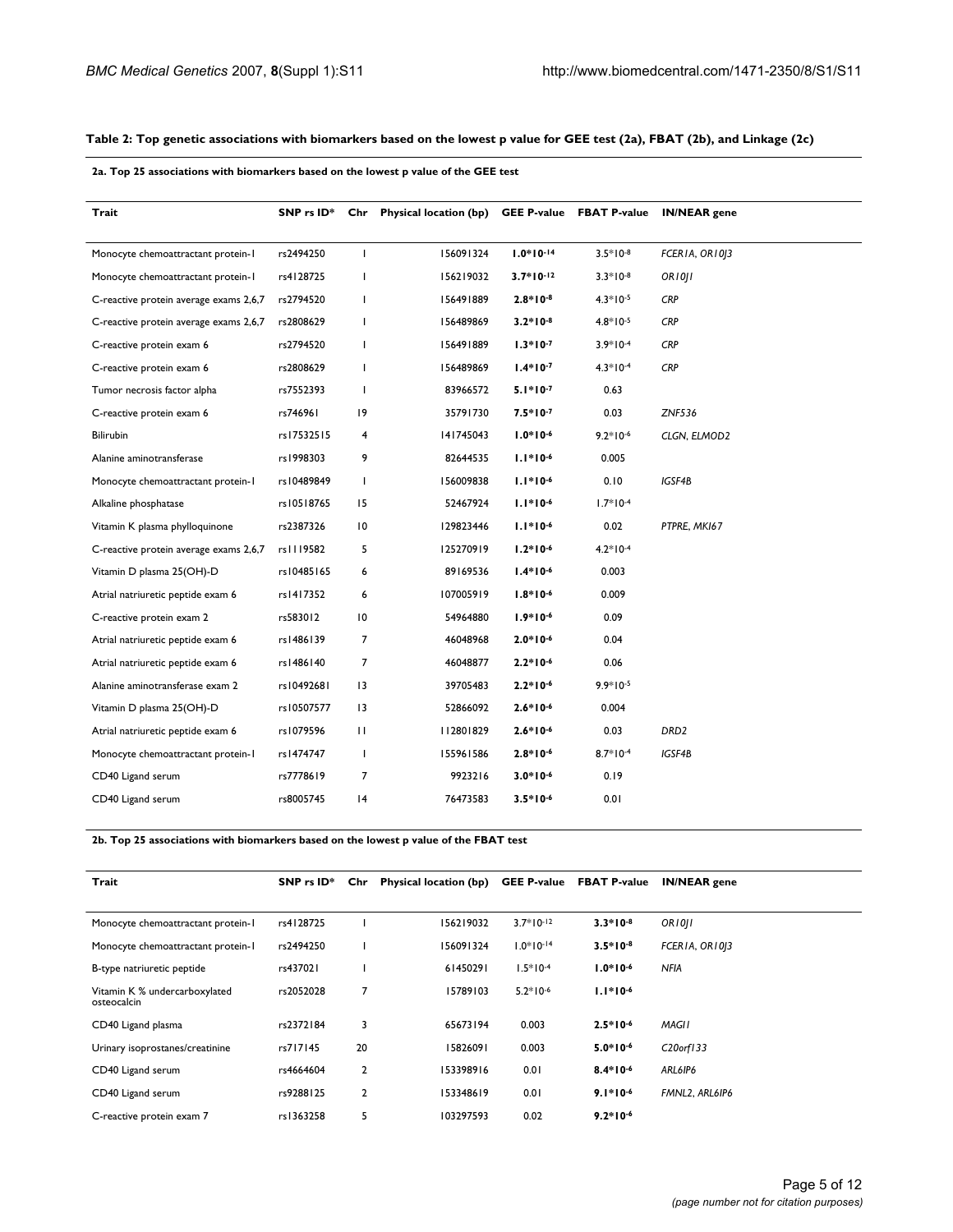| Bilirubin                         | rs17532515 | $\overline{4}$ | 141745043 | $1.0*10-6$ | $9.2*10-6$ | CLGN, ELMOD2              |
|-----------------------------------|------------|----------------|-----------|------------|------------|---------------------------|
| Osteoprotegerin                   | rs496269   | 6              | 79457094  | 0.03       | $9.4*10-6$ |                           |
| C-reactive protein average 2,6,7  | rs1363258  | 5              | 103297593 | 0.009      | $1.3*10-5$ |                           |
| CD40 Ligand serum                 | rs303939   | 3              | 71269472  | 0.008      | $1.3*10-5$ | <b>DACHI</b>              |
| Myeloperoxidase                   | rs10501981 | $\mathbf{H}$   | 100880825 | $1.1*10-5$ | $1.4*10-5$ | TRPC6                     |
| Urinary isoprostanes/creatinine   | rs1461549  | 4              | 24782140  | 0.26       | $1.5*10-5$ |                           |
| Tumor necrosis factor alpha       | rs2353803  | $\overline{7}$ | 11060282  | 0.03       | $1.5*10-5$ |                           |
| Intercellular adhesion molecule-1 | rs3849944  | 9              | 27550594  | $5.3*10-6$ | $1.5*10-5$ | $C9$ orf $72$             |
| CD40 Ligand serum                 | rs1986743  | $\overline{2}$ | 153412407 | 0.01       | $1.6*10-5$ | ARL6IP6                   |
| Gamma-glutamyl transferase        | rs962976   | 12             | 67006894  | 0.002      | $1.6*10-5$ | <b>MDMI</b>               |
| C-reactive protein average 2,6,7  | rs2421608  | $\overline{2}$ | 117013763 | 0.02       | $1.8*10-5$ |                           |
| C-reactive protein exam 2         | rs642245   | $\mathbf{H}$   | 86067184  | 0.03       | $1.9*10-5$ | ME3                       |
| Tumor necrosis factor receptor-2  | rs248328   | 5              | 179309691 | 0.59       | $1.9*10-5$ | TBCID9B,<br><b>RNF130</b> |
| C-reactive protein exam 7         | rs2390582  |                | 90655928  | 0.07       | $2.0*10-5$ |                           |
| Osteoprotegerin                   | rs9352609  | 6              | 79442188  | 0.04       | $2.0*10-5$ |                           |
| Intercellular adhesion molecule-1 | rs744511   | 4              | 39166736  | $3.2*10-4$ | $2.1*10-5$ |                           |
|                                   |            |                |           |            |            |                           |

### **Table 2: Top genetic associations with biomarkers based on the lowest p value for GEE test (2a), FBAT (2b), and Linkage (2c)**

**2c. Magnitude and Location of Peak LOD scores > 2.5 for regions in the Biomarker Phenotype Group**

| Trait                              | Exam           | Chr            | Physical location (bp) | <b>Maximum</b><br><b>LOD</b> | $LOD-1.5$<br><b>Interval</b> | $LOD+1.5$<br>Interval | <b>Maximum LOD</b><br>WIN* |
|------------------------------------|----------------|----------------|------------------------|------------------------------|------------------------------|-----------------------|----------------------------|
| Monocyte chemoattractant protein-1 | $\overline{7}$ |                | 159093573              | 4.96                         | 154908901                    | 159751221             | 4.38                       |
| Monocyte chemoattractant protein-1 | $\overline{7}$ | 10             | 129553148              | 4.03                         | 128294406                    | 130084334             | 3.23                       |
| C-reactive protein                 | 5              |                | 154745847              | 3.53                         | 153213133                    | 156567571             | 3.28                       |
| Monocyte chemoattractant protein-1 | $\overline{7}$ | 17             | 13630703               | 3.33                         | 10874193                     | 16776778              | 2.54                       |
| Intercellular adhesion molecule-1  | 7              |                | 203535232              | 2.95                         | 202207846                    | 215367881             | 2.93                       |
| Monocyte chemoattractant protein-1 | 7              | $\overline{7}$ | 92544810               | 2.94                         | 88727093                     | 105546050             | 2.01                       |
| Tumor necrosis factor receptor 2   | 7              |                | 54001041               | 2.92                         | 43070922                     | 60590679              | 2.95                       |
| Gamma-glutamyl transferase         | $\overline{2}$ | 3              | 26424584               | 2.89                         | 24621158                     | 27418642              | 2.96                       |
| B-type natriuretic peptide         | 6              | 12             | 4140574                | 2.77                         | 132045                       | 8137669               | No outliers                |
| Gamma-glutamyl transferase         | $\overline{2}$ | 10             | 129553148              | 2.67                         | 120112006                    | 132560638             | 2.79                       |
| Vitamin D plasma 25(OH)-D          | 6/7            | 8              | 140624328              | 2.67                         | 138952328                    | 146039126             | 2.68                       |
| B-type natriuretic peptide         | 6              | 9              | 34016706               | 2.59                         | 13425865                     | 43186344              | No outliers                |
| Myeloperoxidase                    | $\overline{7}$ | 9              | 11295505               | 2.56                         | 3026853                      | 16489850              | 2.56                       |
| Alkaline phosphatase               | 2              | 6              | 170538204              | <b>WIN</b>                   | 162441307                    | 170788550             | 2.55                       |
| Osteoprotegerin                    | $\overline{7}$ | 3              | 75274475               | 2.52                         | 71928655                     | 81228082              | 2.95                       |

bp = base pair; Chr = chromosome; WIN = Winsorized.<br>dbSNP positions are from NCBI Build 35 (hg17);<br>LD between rs2494250 and rs4128725 (top MCPI SNPs): D' = 0.724 and r squared = 0.196.<br>LD between rs2794520 and rs2808629 (t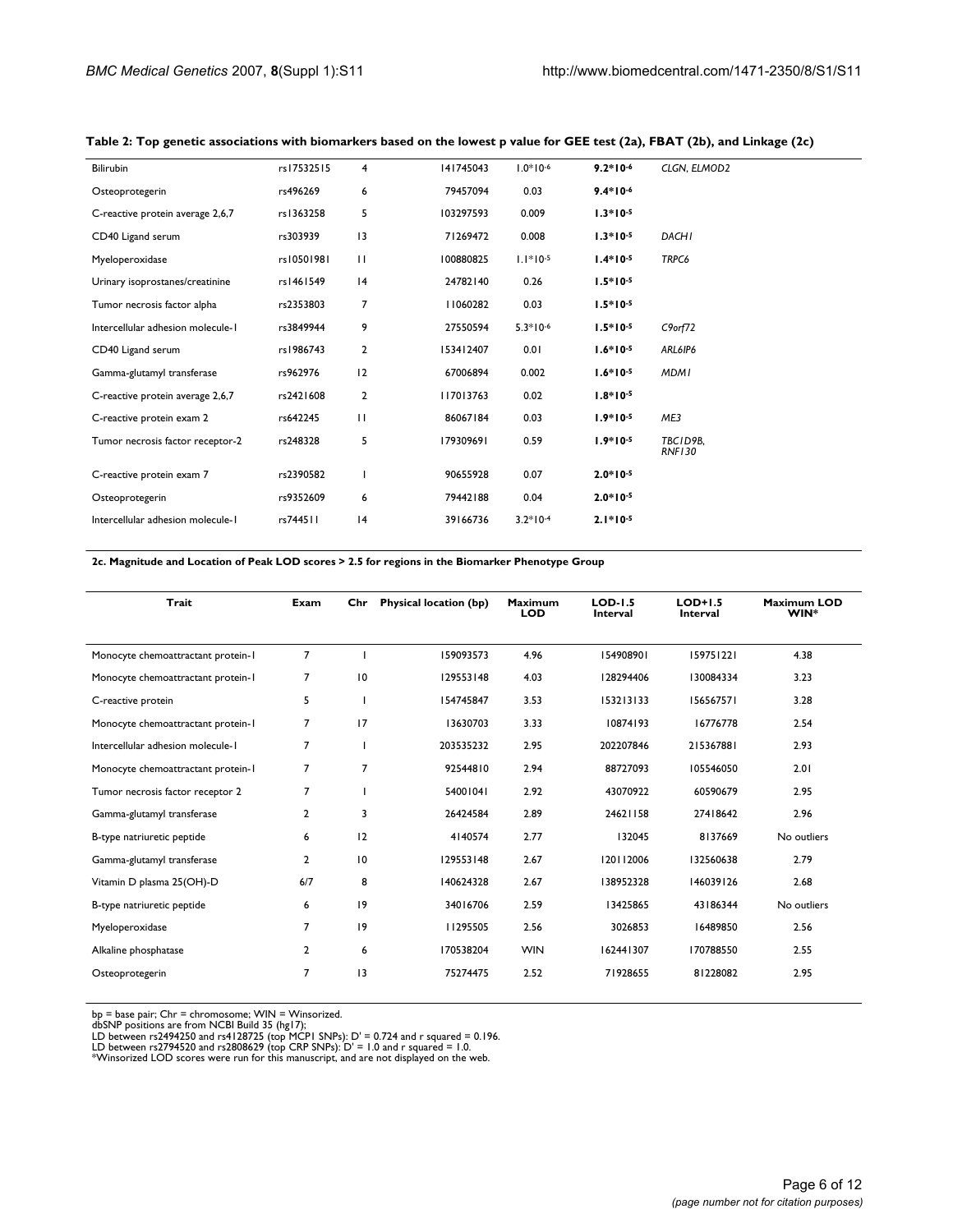#### **Table 3: Combined phenotypes**

| Trait                                                                                        | SNP rs ID  | Chr            | <b>Physical location</b><br>(bp) |            | <b>GEE P-value FBAT P-value</b> | <b>IN/NEAR</b> gene |  |  |  |  |
|----------------------------------------------------------------------------------------------|------------|----------------|----------------------------------|------------|---------------------------------|---------------------|--|--|--|--|
| 3a. SNPs significant for 3 correlated phenotypes at exam 7 by either GEE or FBAT at p < 0.01 |            |                |                                  |            |                                 |                     |  |  |  |  |
| Interleukin-6, C-reactive protein and Fibrinogen                                             | rs10511884 | 9              | 31668988                         | $5.7*10-5$ | 0.0065                          |                     |  |  |  |  |
|                                                                                              | rs1887027  | 10             | 6153788                          | $2.6*10-4$ | 0.19                            | IL2RA, RBM17        |  |  |  |  |
|                                                                                              | rs2831617  | 21             | 28481515                         | $6.2*10-4$ | 0.0027                          |                     |  |  |  |  |
|                                                                                              | rs2831620  | 21             | 28481869                         | $6.4*10-4$ | 0.0022                          |                     |  |  |  |  |
|                                                                                              | rs2831618  | 21             | 28481749                         | $6.4*10-4$ | 0.0020                          |                     |  |  |  |  |
|                                                                                              | rs2044401  | 9              | 31659518                         | $6.6*10-4$ | 0.12                            |                     |  |  |  |  |
|                                                                                              | rs1457590  | 3              | 21530978                         | 0.0019     | 0.16                            | <b>ZNF659</b>       |  |  |  |  |
|                                                                                              | rs6848323  | $\overline{4}$ | 113286305                        | 0.0022     | 0.14                            |                     |  |  |  |  |
|                                                                                              | rs3110134  | 8              | 60260538                         | 0.0025     | 0.12                            |                     |  |  |  |  |
|                                                                                              | rs2016740  | $\overline{4}$ | 113238018                        | 0.0039     | 0.17                            |                     |  |  |  |  |
|                                                                                              | rs719006   | 15             | 59210481                         | 0.0044     | 0.76                            | <b>RORA</b>         |  |  |  |  |
|                                                                                              | rs877936   | $\overline{4}$ | 113238472                        | 0.0055     | 0.31                            |                     |  |  |  |  |
|                                                                                              | rs1436136  | $\overline{4}$ | 113421130                        | 0.0062     | 0.039                           |                     |  |  |  |  |
|                                                                                              | rs1436336  | 3              | 106156256                        | 0.0067     | 0.0040                          |                     |  |  |  |  |
|                                                                                              | rs698270   | 3              | 137592210                        | 0.0086     | 0.020                           | <b>STAG1</b>        |  |  |  |  |
|                                                                                              | rs847428   | $\overline{7}$ | 16803192                         | 0.019      | 0.025                           |                     |  |  |  |  |
|                                                                                              | rs2359763  | 3              | 23424931                         | 0.024      | 0.0025                          |                     |  |  |  |  |
|                                                                                              | rs7969455  | 12             | 7757402                          | 0.059      | 0.0015                          | DPPA3               |  |  |  |  |
|                                                                                              | rs10503717 | 8              | 22634817                         | 0.06       | 0.0028                          |                     |  |  |  |  |
|                                                                                              | rs4899940  | 4              | 87623621                         | 0.11       | 0.0019                          |                     |  |  |  |  |
| 3b. Combined phenotypes within a specific biological domain                                  |            |                |                                  |            |                                 |                     |  |  |  |  |
| C-reactive protein: exams 2, 5, 6, 7                                                         | rs2808629  | т              | 156489869                        | $6.9*10-5$ | $4.7*10-4$                      | NFIA, CRP           |  |  |  |  |
|                                                                                              | rs2794520  |                | 156491889                        | $6.1*10-5$ | $4.85*10-4$                     | FCERIA, CRP         |  |  |  |  |
|                                                                                              | rs6563212  | 3              | 35380415                         | $7.3*10-4$ | 0.30                            | <b>DCAMKLI</b>      |  |  |  |  |
|                                                                                              | rs11626844 | 4              | 72413330                         | $5.1*10-3$ | 0.17                            | ORIOJI, DPF3        |  |  |  |  |
|                                                                                              | rs9319160  | 3              | 84918646                         | 0.002      | 0.09                            |                     |  |  |  |  |
|                                                                                              | rs910232   |                | 17143820                         | 0.002      | 0.01                            | MAGII, PADI2        |  |  |  |  |
| Liver function: Alkaline phosphatase; AST; ALT; GGT                                          | rs4911146  | 20             | 32103708                         | 0.01       | $8.4*10-6$                      | ARL6IP6, RALY       |  |  |  |  |
|                                                                                              | rs953402   | 3              | 5986639                          | 0.01       | $9.1*10-6$                      | FMNL <sub>2</sub>   |  |  |  |  |
| Vitamin D, Vitamin K phylloquinone & Vitamin K %<br>undercarboxylated osteocalcin            | rs1376544  | $\overline{4}$ | 180293700                        | 0.02       | $9.2*10-6$                      |                     |  |  |  |  |

 $Chr = chromosom$ 

For a given SNP, all of the phenotypes either FBAT or GEE significant if FBAT < 0.01 for particular SNP; P-values = the geometric mean of the p-value for all traits within the biomarker cluster

nificant SNPs for FBAT were the same two SNPs observed with GEE: MCP1 concentrations were significantly associated with rs4128725,  $p = 3.28 * 10^{8}$ , and rs2494250,  $p =$ 3.55\*10-8 (Table 2b). In addition, B-type natriuretic peptide (rs437021,  $p = 1.01*10<sup>-6</sup>$ ) and Vitamin K% undercarboxylated osteocalcin (rs2052028,  $p = 1.07*10^{-6}$ ) also were nominally statistically significantly associated.

In Table 2c we list the magnitude and location of LOD scores > 2.5 observed for the circulating biomarker traits. Because we were concerned that some of the LOD scores might be inflated by individuals with extreme marker concentrations, we reanalyzed the LOD scores on Winsorized residuals. The peak Winsorized **LOD** scores observed were for the biomarkers MCP1 (4.38, chromosome 1), and CRP (3.23, chromosome 10; 3.28, chromosome 1). Of note the 1.5 LOD support intervals for the linkage peaks on chromosome 1 included the SNPs significantly associated with MCP1 and CRP reported above (GEE model).

In an effort to potentially uncover genetic pleiotropy we display in Table 3 two ways to synthesize findings across phenotypes. We examined 3 correlated inflammatory biomarker phenotypes, interleukin-6, CRP and fibrinogen, and report SNPs that were significantly associated with all 3 phenotypes by GEE or FBAT at p < 0.01 (Table 3a). We also examined phenotypes within a specific biomarker category including CRP over multiple examinations, liver function tests and vitamin concentrations (nutrients involved in bone health [37,38]), and display in Table 3b SNPs significant by either FBAT or GEE at a p < 0.01 for all of the phenotypes in a given phenotype cluster.

In Table 4 we compared our data with previously reported phenotype-genotype associations in the published literature on systemic biomarker concentrations: bilirubin concentrations (TA repeat in *UGT1A1*) [39,40]; CRP (*CRP*) [20,32,41-50], intercellular adhesion molecule-1 (*ICAM1*) [51-54], interleukin-6 (*IL6*) [55-62], and MCP1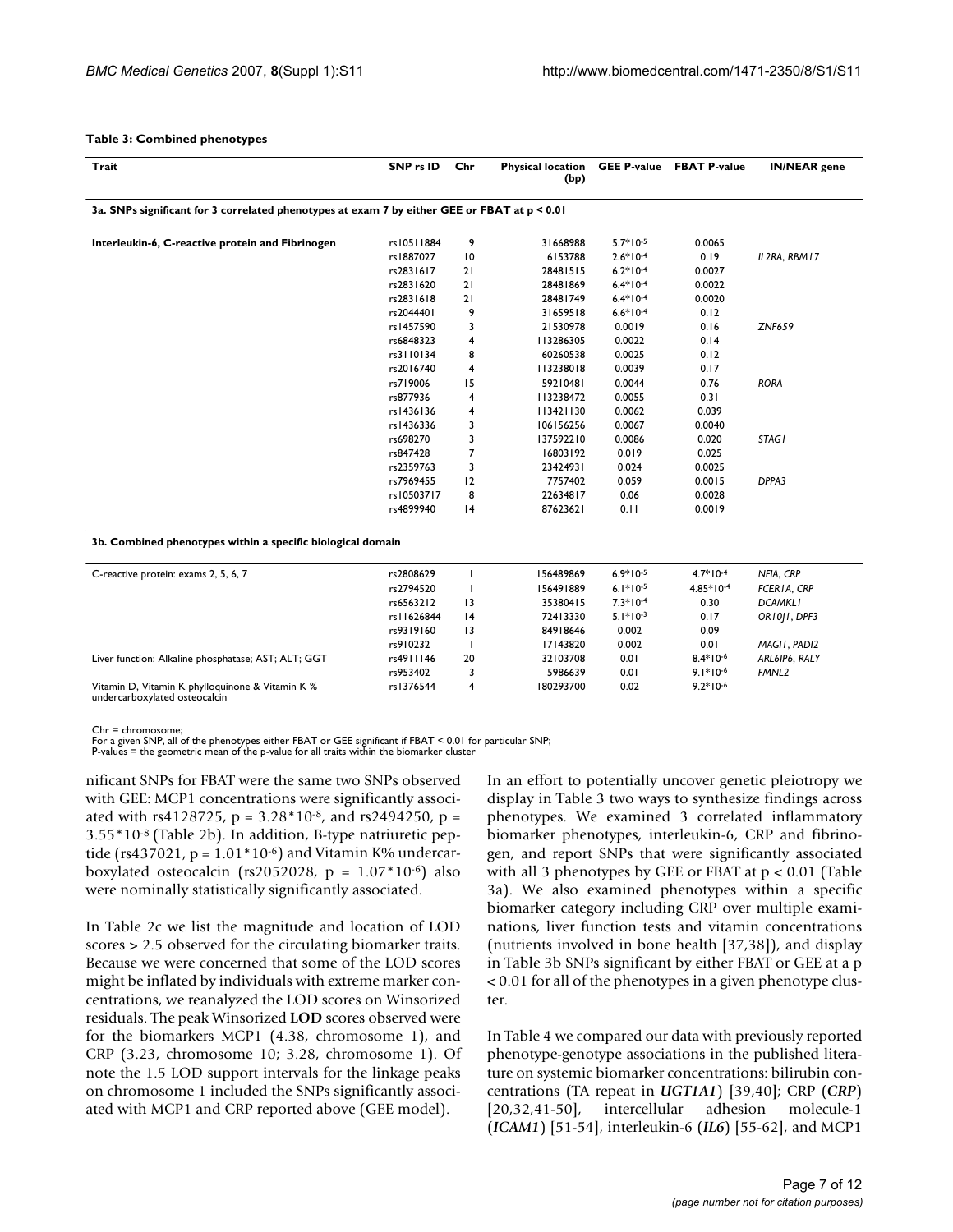(*CCL2* = **MCP1 gene** [63,64]). Unfortunately, there were no SNPs within 60 KB of the *ICAM1* gene on the Affymetrix 100K chip. There was no association between bilirubin concentrations and 1 SNP within 30 kb (rs741159) + 2 more SNPs within 50 kb (rs726017 and rs6752792) of a previously reported TA repeat in *UGT1A1*. Additionally, there was no association between interleukin-6 concentrations and SNPs in the *IL6* region despite one SNP in high LD (linkage disequilibrium;  $r^2 =$ 0.819) with the previously reported rs1800795 (-174G/C) SNP. Similarly, we did not observe an association between MCP1 concentrations and SNPs in the *CCL2* region, despite one SNP with a high r2 (0.956) with the SNP previously reported in the literature. For CRP concentrations, we had 2 SNPs in perfect LD with rs1205, and we observed strong evidence for replication. However, it should be noted that this association has been previously reported by Framingham investigators in unrelated participants [32]. Similarly, rs431568, which is in high LD ( $r^2$  = 0.83) with 2 previously associated SNPs (rs3116653 and rs1417938), was highly associated with many of the CRP phenotypes.

# **Discussion**

In collaboration with NCBI we have web-posted our unfiltered biomarker-genotype associations and linkage results to provide a resource to investigators seeking to understand and replicate their biomarker-genotype associations. We submit that the findings of highest priority for follow-up are associations that were detected by several statistical approaches. MCP1 was associated with 2 SNPs on chromosome 1 (rs4128725 and rs2494250) with pvalues in the  $10^{-8}$  by FBAT,  $\leq 10^{-12}$  by GEE. Acknowledging that linkage is less powerful and accurate, we note that the 1.5 support interval for the MCP1 linkage peak (Winsorized maximum LOD 4.38) on chromosome 1 supports the GEE and FBAT analyses. Findings for CRP (chromosome 1), brain natriuretic peptide (chromosome 1) and Vitamin K % undercarboxylated osteocalcin (Chromosome 7) are also of potential priority for follow-up. We acknowledge that the ultimate validation of our findings will require replication in other cohorts and functional studies.

A fundamental challenge of GWAS tests is sorting through associations and prioritizing SNPs for follow-up. In the absence of external replication, one approach to synthesizing findings is to examine associations across similar biological domains, which may capture pleiotropy. We presented the exploratory analyses in Tables 3a and 3b, but reiterate that the findings will need to be examined in other cohorts.

# *Do the findings represent true positive genetic associations?*

It is notable that some of the associations with the strongest statistical support were for associations between a gene and its protein product (e.g. *CRP* gene and CRP concentration). Cis-acting regulatory variants have been shown to influence mRNA and protein levels for many genes [65]. Studies involving additional biomarker phenotypes and variants (e.g. Affymetrix 500 K Chip) should clarify whether cis- or trans-acting regulatory variants explain the greatest proportion of phenotypic variation.

With GWAS, which typically test for the association of 1000s of SNPs with multiple traits, it is difficult for any specific association to achieve genome wide significance. For instance, a strict Bonferroni correction for the 30 traits tested in the present study with both age/sex- and multivariable-adjusted models and 2 statistical methods (0.05/  $(70,987*30*2*2)$  would require a p = 5.9  $\times$  10<sup>-9</sup>. We submit that the most significant association in the selected biomarker group, the *FCER1A* rs2494250 SNP with MCP1 concentrations achieved genome-wide significance with a GEE  $p = 1.0*10<sup>-14</sup>$  and a FBAT  $p = 3.5*10<sup>-8</sup>$ . It should be noted that rs2494250 and rs4128725 are in modest linkage disequilibrium ( $D' = 0.724$  and r squared = 0.196) and hence, may be serving as proxies for the same causal SNP.

Several human and experimental studies suggest that the association between *FCER1A* and MCP1 concentrations is biologically plausible. *FCER1A* codes for the high affinity Fc receptor fragment for IgE. In vitro experiments with rat mast cells demonstrated that if aggregated the high affinity receptor for IgE (FcεRI) increased gene transcription and secretion of MCP1 [66]. Similarly, in mice mast cells if the FcεRI was occupied by small amounts IgE/antigen, MCP1 mRNA increased significantly [67]. In humans IgE and MCP1 concentrations are both increased in occupational asthma [68,69]. Similar to the animal data, human mast cells exposed to anti-IgE antibody or to IgE released MCP1 [70-72].

# *Comparison with prior literature*

Our efforts to compare our findings with associations previously reported in the literature underscore some of the challenges in genetic association studies. The *ICAM1* gene did not have any markers within 60 kb on the Affymetrix 100K chip. Of the 4 genes that did have SNPs in the marker genomic region coding, only the *CRP* association was replicated in our cohort; however as noted above we [32], as well as others [20], have previously reported this association. For bilirubin concentrations we previously reported significant linkage to chromosome 2q telomere [39] and a significant association to a TA repeat in *UGT1A1*, under this linkage peak [40] in Framingham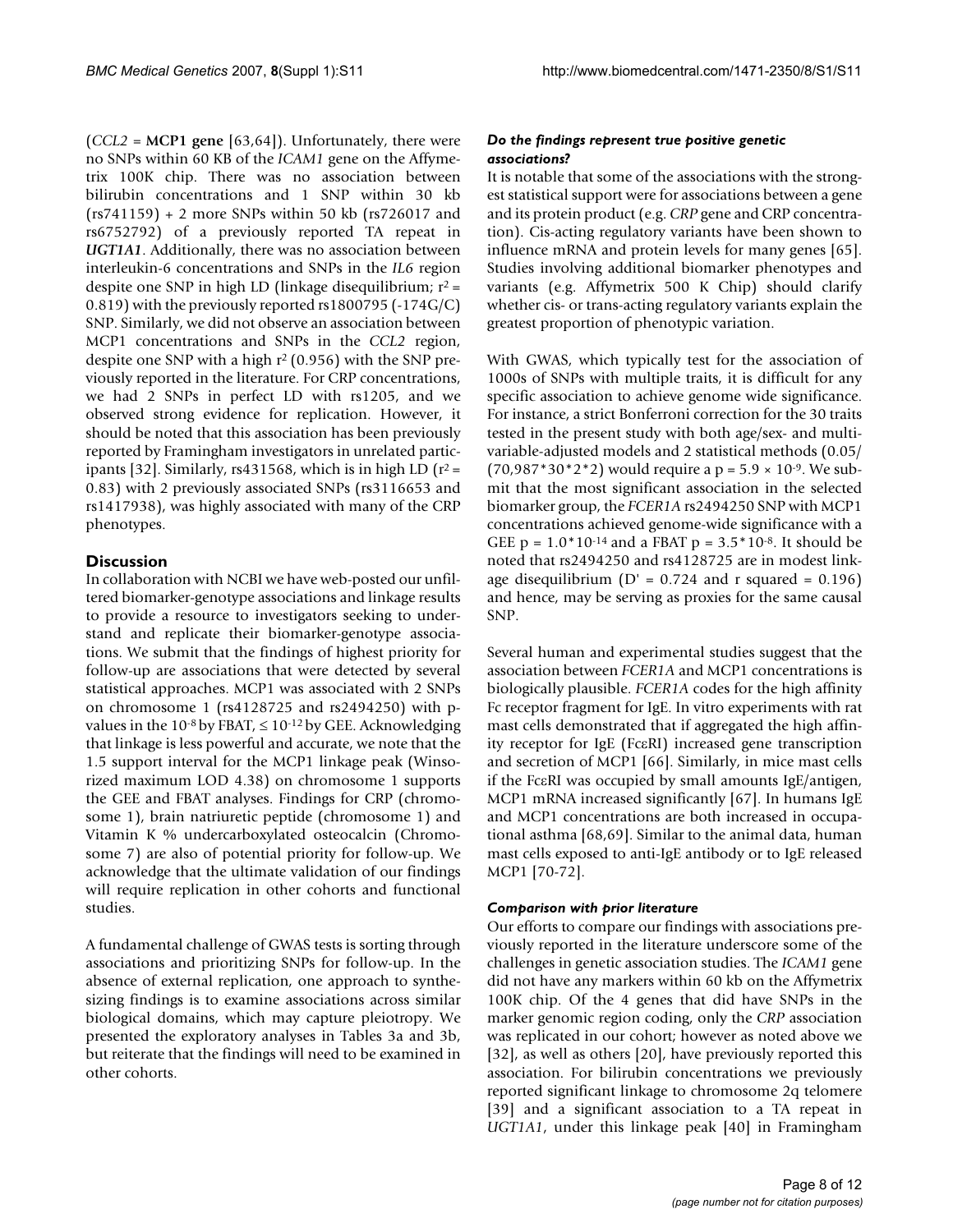| Gene              | rs number<br>previous reports | # Affy SNPs<br>within 60 kb | rs ID Affy<br><b>SNPs</b> | Chr            | D'   | r2   | <b>Distance</b><br><b>Associated SNP</b> | <b>MAF</b> | FBAT p-<br>value | <b>GEE p-value</b> |
|-------------------|-------------------------------|-----------------------------|---------------------------|----------------|------|------|------------------------------------------|------------|------------------|--------------------|
| IL6               | rs1800795<br>$= -174$ G/C     | $\overline{7}$              | rs6461667                 | $\overline{7}$ |      | 0.82 | 30098                                    | 0.36       | 0.09             | 0.66               |
| <b>MCPI</b>       | rs1024611                     | 13                          | rs10491109                | 17             |      | 0.04 | 30762                                    | 0.15       | 0.048            | 0.13               |
|                   |                               |                             | rs1080327                 |                |      | 0.96 | 1878                                     | 0.25       | 0.78             | 0.35               |
|                   |                               |                             | rs1860181                 |                | 0.92 | 0.27 | 37799                                    | 0.45       | 0.04             | 0.11               |
|                   |                               |                             | rs1860182                 |                | 0.92 | 0.27 | 37649                                    | 0.45       | 0.046            | 0.11               |
|                   |                               |                             | rs3815341                 |                |      | 0.02 | 34637                                    | 0.05       | 0.001            | 0.50               |
| CRP average 2,6,7 | rs1205                        | 37                          | rs1446959                 |                | 0.56 | 0.12 | 75429                                    | 0.39       | 0.86             | 0.002              |
|                   |                               |                             | rs1891187                 |                | 0.39 | 0.05 | 53180                                    | 0.33       | 0.30             | 0.02               |
|                   |                               |                             | rs2808629                 |                |      |      | 5437                                     | 0.34       | $4.8*105$        | $3.2*10-8$         |
|                   |                               |                             | rs2794520                 |                |      |      | 3417                                     | 0.34       | $4.3*10-5$       | $2.8*10-8$         |
|                   |                               |                             | rs4131568                 |                | 0.63 | 0.12 | 39823                                    | 0.30       | 0.004            | 0.001              |
|                   | rs1417938                     |                             | rs1446959                 |                | 0.5  | 0.16 | 77382                                    | 0.39       | 0.86             | 0.002              |
|                   |                               |                             | rs1891187                 |                | 0.29 | 0.07 | 55133                                    | 0.33       | 0.30             | 0.02               |
|                   |                               |                             | rs2808629                 |                |      | 0.25 | 7390                                     | 0.34       | $4.8*10-5$       | $3.2*10-8$         |
|                   |                               |                             | rs2794520                 |                |      | 0.25 | 5370                                     | 0.34       | $4.3*10-5$       | $2.8*10-8$         |
|                   |                               |                             | rs4131568                 |                |      | 0.83 | 37870                                    | 0.30       | 0.004            | 0.001              |
|                   |                               |                             | rs 1446959                |                | 0.66 | 0.03 | 72832                                    | 0.39       | 0.86             | 0.002              |
|                   | rs3093077                     |                             | rs1891187                 |                | 0.47 | 0.02 | 50583                                    | 0.33       | 0.30             | 0.02               |
|                   |                               |                             | rs2808629                 |                |      | 0.03 | 2840                                     | 0.34       | $4.8*10-5$       | $3.2*10-8$         |
|                   |                               |                             | rs2794520                 |                |      | 0.03 | 820                                      | 0.34       | $4.3*10-5$       | $2.8*10-8$         |
|                   |                               |                             | rs4131568                 |                |      | 0.03 | 42420                                    | 0.30       | 0.004            | 0.001              |
|                   |                               |                             | rs1446959                 |                | 0.51 | 0.17 | 90106                                    | 0.39       | 0.86             | 0.002              |
|                   | rs3116653                     |                             | rs1891187                 |                | 0.31 | 0.08 | 67857                                    | 0.33       | 0.30             | 0.02               |
|                   |                               |                             | rs2808629                 |                |      | 0.25 | 20114                                    | 0.34       | $4.8*10-5$       | $3.2*10-8$         |
|                   |                               |                             | rs2794520                 |                |      | 0.25 | 18094                                    | 0.34       | $4.3*10-5$       | $2.8*10-8$         |
|                   |                               |                             | rs4131568                 |                |      | 0.83 | 25146                                    | 0.30       | 0.004            | 0.001              |

#### **Table 4: Comparison with the prior literature**

Displayed are SNPs that are either in the highest LD  $(r^2)$  with previously reported SNPs or that have an FBAT or GEE p-value < 0.05. For bilirubin concentrations in Framingham study unrelated participants we previously reported significant linkage to chromosome 2q telomere [39] and a significant association to a TA repeat *UGT1A1*, there were no association between bilirubin concentrations and 1 SNP within 30 kb (rs741159) + 2 more SNPs within 50 kb (rs726017 and rs6752792). The previously reported *UGT1A1* variant is not a SNP and therefore not in HapMap; we have no LD information and cannot assess whether the association previous reported is also present in the current sample. *ICAM1* on chromosome 19 has 3 reported SNPs in literature (rs1799969, rs5491, rs5498), but there were no Affymetrix SNPs within 60 KB of the gene. *CCL2* [Other associated SNPs: rs2857654, rs1024610, rs2857657 are NOT in HapMap, so no LD information was available. *CRP* 2 SNPs are in perfect LD with rs1205. The previously reported triallelic SNP rs3091244 is not in HapMap. CRP association was previously reported in Framingham unrelated participants [32].

unrelated participants. However, there was no association between bilirubin concentrations and the 3 SNP within 60 kb of *UGT1A1*. The previously reported interleukin-6- *IL6* and the MCP1-*CCL2* associations were not replicated. Of note, our group previously reported that rs1024611 [in *CCL2*] was associated with MCP1 concentrations in unrelated participants [63]; the association was nowhere close to significant in the present report (FBAT  $p = 0.78$ ; GEE  $p$ ) = 0.35) Possible explanations of the failure to confirm the previously reported Framingham study MCP1-*CCL2* association may stem from the current report having a smaller sample size (n = 989), using different genetic markers, and being conducted with an additive genetic model in related participants, as opposed to the prior study using unrelated participants ( $n = 1602$ ) with recessive and dominant models. In a recent meta-analysis of phenotype-genotype association studies, only about one third (8 of 25) of the associations examined were replicated [73]. There are many plausible explanations why we did not replicate previously reported phenotype-genotype associations. Previous reports could represent false positive findings, or the present and prior study cohorts may differ on key factors, which may modify the phenotype-genotype associations, or our lack of replication may represent a false negative report because of inadequate statistical power [73,74].

#### *Strengths and limitations*

The strengths of the present study include a comprehensively characterized community-based cohort, with biomarker phenotypes routinely assessed with careful attention to quality control. However, the cohort was largely middle-aged to elderly, and white of European descent, so the findings may not be generalizable to individuals who are younger or of other ethnicity/racial descent. DNA was collected at the 5<sup>th</sup> and 6<sup>th</sup> examinations, which may have introduced a survival bias. In addition, our study was susceptible to false negative findings because of the moderate size of the cohort; we lacked power to detect modest associations. Conversely, similar to most GWAS, the reported associations and linkage may represent false positive findings from multiple statistical testing.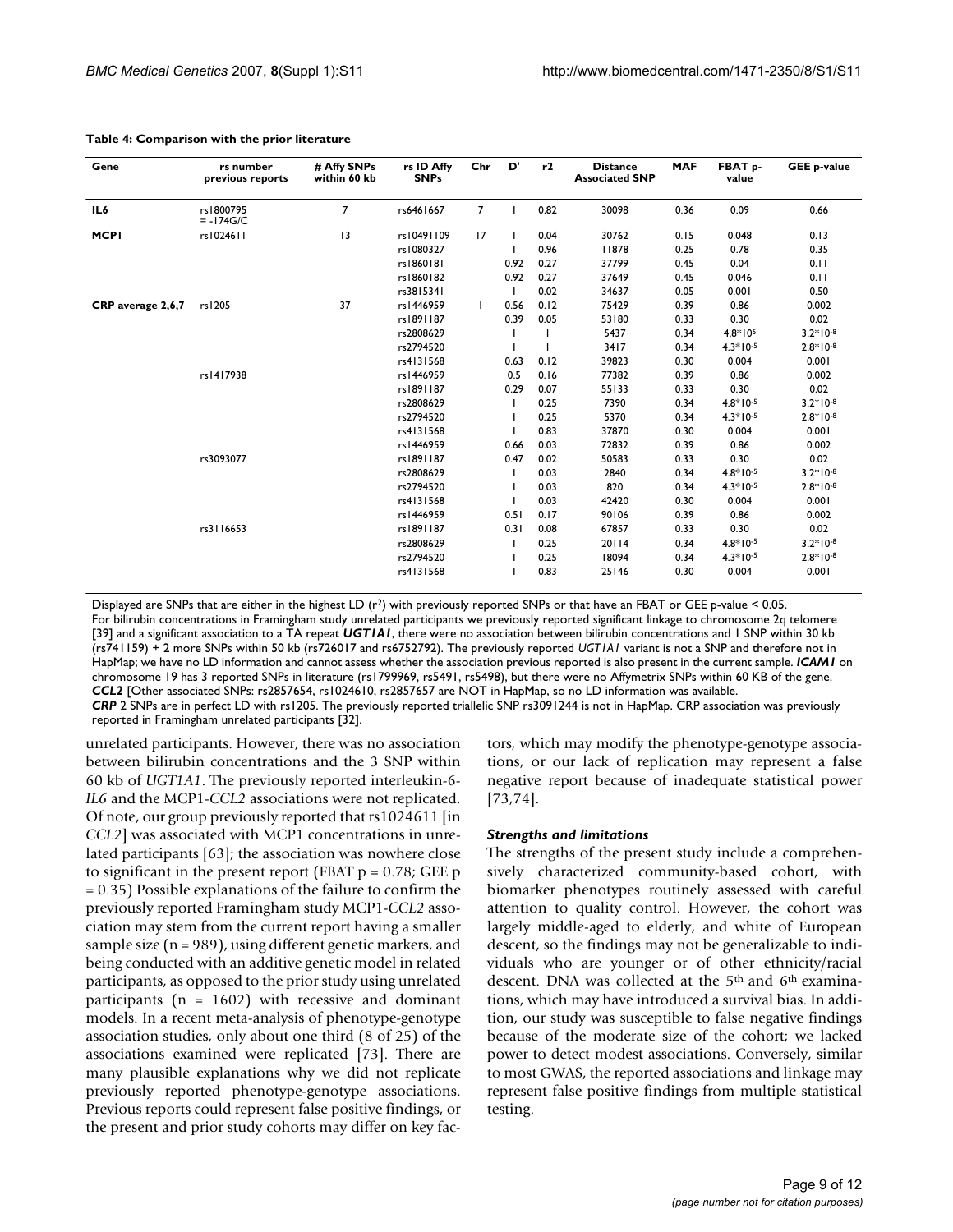# **Conclusions and future directions**

The Framingham GWAS and the web posting of the unfiltered results represent a unique resource to discover potentially novel genetic influences on systemic biomarker variability. We acknowledge that the newly described associations will need to be replicated in other studies.

# **Abbreviations**

bp, base pair; Chr, chromosome;CRP, C-reactive protein; FBAT, Family Based Association Tests; GEE, Generalized Estimating Equations; GWAS, Genome-wide association studies; LD, linkage disequilibrium; LOD, logarithm of the odds (base 10); MCP-1, monocyte chemoattractant protein-1; SNPs, single nucleotide polymorphisms.

# **Competing interests**

The authors declare that they have no competing interests.

# **Authors' contributions**

EJB conceived of the FHS inflammation project, secured funding, planned the analyses, drafted and critically revised the manuscript. JD assisted in planning and conducting the analyses, and in writing and critically revising the manuscript. MGL planned the FHS inflammation project including assisting in securing funding, and planned and conducted analyses. KLL assisted in planning and conducting the analyses. SLB measured the vitamin data, assisted in planning the analyses and critically revising the manuscript. DRG participated in the study design and reviewed the manuscript. SK contributed to analyses of C-reactive protein and osteoprotegerin, and reviewed the manuscript. JFK assisted in securing the funding, supervised and organized the performance of the assays and reviewed the manuscript. MJK contributed to collecting the data base and revising the manuscript. JPL provided insights into the liver function test analyses and reviewed and approved the manuscript. JBM secured funding for and oversaw measurement of high-sensitivity TNFα concentrations and reviewed and approved the manuscript. SJR contributed to acquisition of the inflammation data, reviewing, revising and giving final approval to the manuscript. JR provided critical assistance in organizing the inflammatory marker data set, conducted quality control analyses and reviewed and gave final approval to the manuscript. RS was involved in revising the manuscript critically for important intellectual content and gave final approval of the version to be published. JAV assisted in securing funding for the inflammation project and revising the manuscript. TJW contributed to the analysis and interpretation of the data, and revision of the manuscript for important intellectual content. PWFW contributed to data acquisition, revision of the manuscript and final approval of the version submitted. PAW participated in 100K study design and reviewed and approved the manuscript. RSV provided critical input in conceiving the project, securing the funding, planning the analyses and critically revising the manuscript.

# **Acknowledgements**

The investigators would like to express their gratitude to the Framingham Heart Study participants and key collaborators: Fox CS, Jacques PF, Lee DS, Lipinska I, Massaro JM, Murabito JM, O'Donnell CJ, Seshadri S, Yang Q. The core examinations were funded by N01-HC25195. A portion of the research was conducted using the Boston University Linux Cluster for Genetic Analysis (LinGA) funded by the NIH NCRR (National Center for Research Resources) Shared Instrumentation grant (1S10RR163736- 01A1). Inflammatory markers were measured via HL064753, HL076784, AG028321 (EJB), HL71039 (RSV) and 2 K24HL04334 (RSV); osteoprotegerin work was supported by HL064753, HL076784, AG028321 (EJB) and the Doris Duke Charitable Foundation and NIH 1K23 HL083102 (SK). TNF-alpha concentrations were measured via American Diabetes Association Career Development Award and NCRR GCRC M01-RR-01066 (JBM); Natriuretic peptides were measured by Shionogi & Co., Ltd. with an unrestricted research grant; Liver function tests were funded by the core contract; Vitamins were measured by federal funds from the U.S. Department of Agriculture, Agricultural Research Service under Cooperative Agreement No. 58-1950-001 and No. 58-1950-4-401, National Institute of Aging (AG14759).

This article has been published as part of *BMC Medical Genetics* Volume 8 Supplement 1, 2007: The Framingham Heart Study 100,000 single nucleotide polymorphisms resource. The full contents of the supplement are available online at<http://www.biomedcentral.com/1471-2350/8?issue=S1>.

### **References**

- 1. Vasan RS: **[Biomarkers of cardiovascular disease: molecular](http://www.ncbi.nlm.nih.gov/entrez/query.fcgi?cmd=Retrieve&db=PubMed&dopt=Abstract&list_uids=16702488) [basis and practical considerations.](http://www.ncbi.nlm.nih.gov/entrez/query.fcgi?cmd=Retrieve&db=PubMed&dopt=Abstract&list_uids=16702488)** *Circulation* 2006, **113:**2335-2362.
- 2. Nabel EG: **Genomic medicine and cardiovascular disease. Simon Dack Lecture. The American College of Cardiology.** [[http://www.nhlbi.nih.gov/directorspage/pageimages/03-11-06](http://www.nhlbi.nih.gov/directorspage/pageimages/03-11-06-acc_dack_nabel.pdf) [acc\\_dack\\_nabel.pdf](http://www.nhlbi.nih.gov/directorspage/pageimages/03-11-06-acc_dack_nabel.pdf)]. 3-11-2006.
- 3. Blankenberg S, McQueen MJ, Smieja M, Pogue J, Balion C, Lonn E, Rupprecht HJ, Bickel C, Tiret L, Cambien F, Gerstein H, Munzel T, Yusuf S: **[Comparative impact of multiple biomarkers and N-](http://www.ncbi.nlm.nih.gov/entrez/query.fcgi?cmd=Retrieve&db=PubMed&dopt=Abstract&list_uids=16831981)[Terminal pro-brain natriuretic peptide in the context of con](http://www.ncbi.nlm.nih.gov/entrez/query.fcgi?cmd=Retrieve&db=PubMed&dopt=Abstract&list_uids=16831981)ventional risk factors for the prediction of recurrent cardiovascular events in the Heart Outcomes Prevention [Evaluation \(HOPE\) Study.](http://www.ncbi.nlm.nih.gov/entrez/query.fcgi?cmd=Retrieve&db=PubMed&dopt=Abstract&list_uids=16831981)** *Circulation* 2006, **114:**201-208.
- 4. Kistorp C, Raymond I, Pedersen F, Gustafsson F, Faber J, Hildebrandt P: **[N-terminal pro-brain natriuretic peptide, C-reactive pro](http://www.ncbi.nlm.nih.gov/entrez/query.fcgi?cmd=Retrieve&db=PubMed&dopt=Abstract&list_uids=15811980)[tein, and urinary albumin levels as predictors of mortality](http://www.ncbi.nlm.nih.gov/entrez/query.fcgi?cmd=Retrieve&db=PubMed&dopt=Abstract&list_uids=15811980) [and cardiovascular events in older adults.](http://www.ncbi.nlm.nih.gov/entrez/query.fcgi?cmd=Retrieve&db=PubMed&dopt=Abstract&list_uids=15811980)** *JAMA* 2005, **293:**1609-1616.
- 5. Wang TJ, Larson MG, Levy D, Benjamin EJ, Leip EP, Omland T, Wolf PA, Vasan RS: **[Plasma natriuretic peptide levels and the risk of](http://www.ncbi.nlm.nih.gov/entrez/query.fcgi?cmd=Retrieve&db=PubMed&dopt=Abstract&list_uids=14960742)**  $cardiovascular$  events and death. **350:**655-663.
- 6. Wannamethee G, Ebrahim S, Shaper AG: **[Gamma-glutamyltrans](http://www.ncbi.nlm.nih.gov/entrez/query.fcgi?cmd=Retrieve&db=PubMed&dopt=Abstract&list_uids=7572939)[ferase: determinants and association with mortality from](http://www.ncbi.nlm.nih.gov/entrez/query.fcgi?cmd=Retrieve&db=PubMed&dopt=Abstract&list_uids=7572939) [ischemic heart disease and all causes.](http://www.ncbi.nlm.nih.gov/entrez/query.fcgi?cmd=Retrieve&db=PubMed&dopt=Abstract&list_uids=7572939)** *Am J Epidemiol* 1995, **142:**699-708.
- 7. Lee DS, Evans JC, Robins SJ, Wilson PW, Albano I, Fox CS, Wang TJ, Benjamin EJ, D'Agostino RB, Vasan RS: **[Gamma glutamyl trans](http://www.ncbi.nlm.nih.gov/entrez/query.fcgi?cmd=Retrieve&db=PubMed&dopt=Abstract&list_uids=17095717)[ferase and metabolic syndrome, cardiovascular disease, and](http://www.ncbi.nlm.nih.gov/entrez/query.fcgi?cmd=Retrieve&db=PubMed&dopt=Abstract&list_uids=17095717) [mortality risk: the Framingham Heart Study.](http://www.ncbi.nlm.nih.gov/entrez/query.fcgi?cmd=Retrieve&db=PubMed&dopt=Abstract&list_uids=17095717)** *Arterioscler Thromb Vasc Biol* 2007, **27:**127-133.
- 8. Scragg R, Jackson R, Holdaway IM, Lim T, Beaglehole R: **[Myocardial](http://www.ncbi.nlm.nih.gov/entrez/query.fcgi?cmd=Retrieve&db=PubMed&dopt=Abstract&list_uids=2262248) [infarction is inversely associated with plasma 25-hydroxyvi](http://www.ncbi.nlm.nih.gov/entrez/query.fcgi?cmd=Retrieve&db=PubMed&dopt=Abstract&list_uids=2262248)[tamin D3 levels: a community-based study.](http://www.ncbi.nlm.nih.gov/entrez/query.fcgi?cmd=Retrieve&db=PubMed&dopt=Abstract&list_uids=2262248)** *Int J Epidemiol* 1990, **19:**559-563.
- 9. Ridker PM, Hennekens CH, Buring JE, Rifai N: **[C-reactive protein](http://www.ncbi.nlm.nih.gov/entrez/query.fcgi?cmd=Retrieve&db=PubMed&dopt=Abstract&list_uids=10733371) [and other markers of inflammation in the prediction of car](http://www.ncbi.nlm.nih.gov/entrez/query.fcgi?cmd=Retrieve&db=PubMed&dopt=Abstract&list_uids=10733371)[diovascular disease in women.](http://www.ncbi.nlm.nih.gov/entrez/query.fcgi?cmd=Retrieve&db=PubMed&dopt=Abstract&list_uids=10733371)** *N Engl J Med* 2000, **342:**836-843.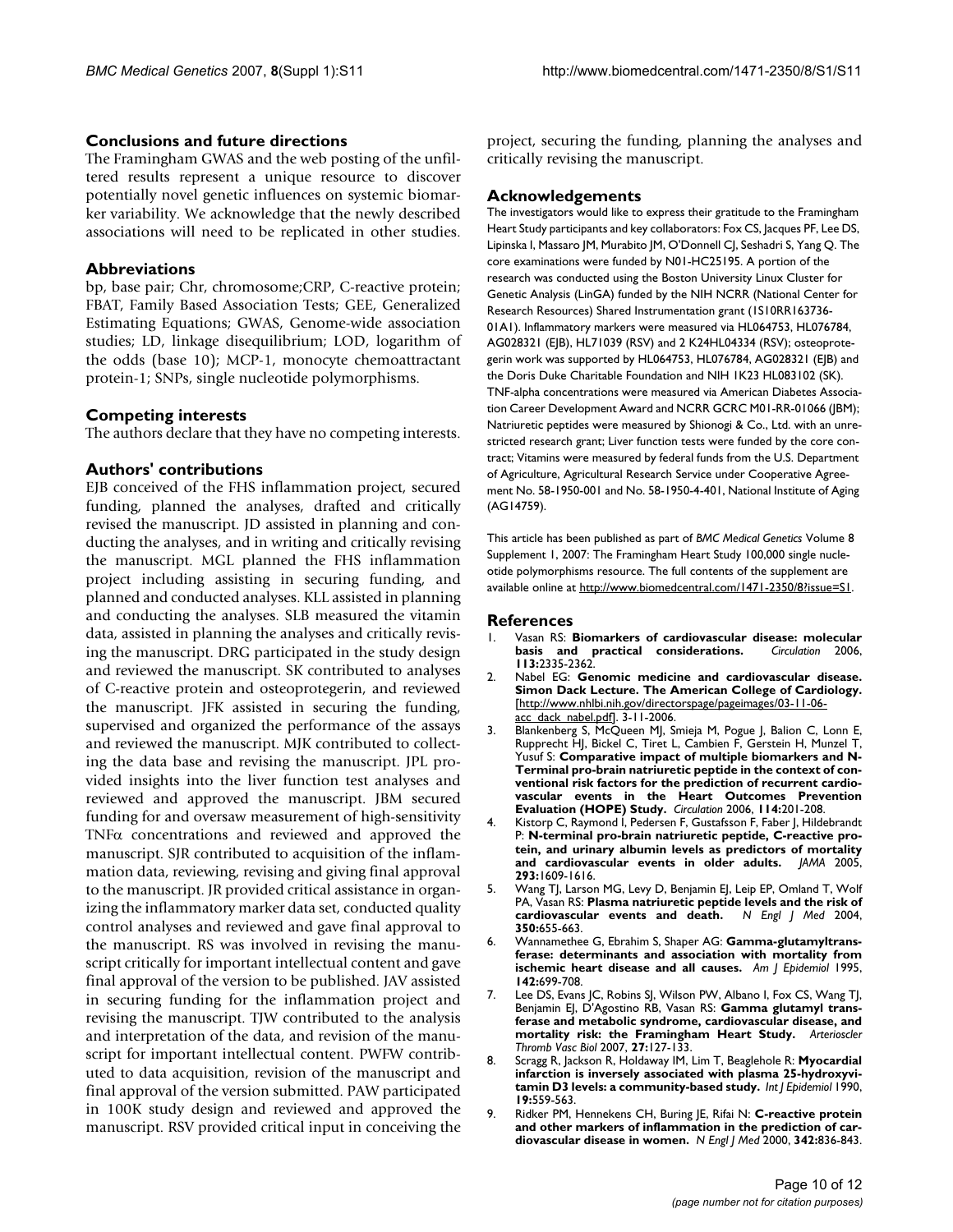- 10. Danesh J, Collins R, Appleby P, Peto R: **[Association of fibrinogen,](http://www.ncbi.nlm.nih.gov/entrez/query.fcgi?cmd=Retrieve&db=PubMed&dopt=Abstract&list_uids=9600484) [C-reactive protein, albumin, or leukocyte count with coro](http://www.ncbi.nlm.nih.gov/entrez/query.fcgi?cmd=Retrieve&db=PubMed&dopt=Abstract&list_uids=9600484)nary heart disease: meta-analyses of prospective studies.** *JAMA* 1998, **279:**1477-1482.
- 11. Kuller LH, Tracy RP, Shaten J, Meilahn EN, the MRFIT Research Group: **[Relation of C-reactive protein and coronary heart dis](http://www.ncbi.nlm.nih.gov/entrez/query.fcgi?cmd=Retrieve&db=PubMed&dopt=Abstract&list_uids=8797513)[ease in the MRFIT nested case-control study.](http://www.ncbi.nlm.nih.gov/entrez/query.fcgi?cmd=Retrieve&db=PubMed&dopt=Abstract&list_uids=8797513)** *Am J Epidemiol* 1996, **144:**537-547.
- 12. Ridker PM, Hennekens CH, Roitman-Johnson B, Stampfer MJ, Allen J: **[Plasma concentration of soluble intercellular adhesion mol](http://www.ncbi.nlm.nih.gov/entrez/query.fcgi?cmd=Retrieve&db=PubMed&dopt=Abstract&list_uids=9439492)ecule 1 and risks of future myocardial infarction in appar[ently healthy men.](http://www.ncbi.nlm.nih.gov/entrez/query.fcgi?cmd=Retrieve&db=PubMed&dopt=Abstract&list_uids=9439492)** *Lancet* 1998, **351:**88-92.
- 13. Harris TB, Ferrucci L, Tracy RP, Corti MC, Wacholder S, Ettinger WH Jr, Heimovitz H, Cohen HJ, Wallace R: **[Associations of ele](http://www.ncbi.nlm.nih.gov/entrez/query.fcgi?cmd=Retrieve&db=PubMed&dopt=Abstract&list_uids=10335721)[vated interleukin-6 and C-reactive protein levels with mor](http://www.ncbi.nlm.nih.gov/entrez/query.fcgi?cmd=Retrieve&db=PubMed&dopt=Abstract&list_uids=10335721)[tality in the elderly.](http://www.ncbi.nlm.nih.gov/entrez/query.fcgi?cmd=Retrieve&db=PubMed&dopt=Abstract&list_uids=10335721)** *Am J Med* 1999, **106:**506-512.
- 14. Dupuis J, Larson MG, Vasan RS, Massaro JM, Wilson PW, Lipinska I, Corey D, Vita JA, Keaney JF Jr, Benjamin EJ: [Genome scan of sys](http://www.ncbi.nlm.nih.gov/entrez/query.fcgi?cmd=Retrieve&db=PubMed&dopt=Abstract&list_uids=16159603)**[temic biomarkers of vascular inflammation in the Framing](http://www.ncbi.nlm.nih.gov/entrez/query.fcgi?cmd=Retrieve&db=PubMed&dopt=Abstract&list_uids=16159603)ham Heart Study: evidence for susceptibility loci on 1q.** *Atherosclerosis* 2005, **182:**307-314.
- 15. Pankow JS, Folsom AR, Cushman M, Borecki IB, Hopkins PN, Eckfeldt JH, Tracy RP: **[Familial and genetic determinants of systemic](http://www.ncbi.nlm.nih.gov/entrez/query.fcgi?cmd=Retrieve&db=PubMed&dopt=Abstract&list_uids=11257270) [markers of inflammation: the NHLBI family heart study.](http://www.ncbi.nlm.nih.gov/entrez/query.fcgi?cmd=Retrieve&db=PubMed&dopt=Abstract&list_uids=11257270)** *Atherosclerosis* 2001, **154:**681-689.
- Wang TJ, Larson MG, Levy D, Benjamin EJ, Corey D, Leip EP, Vasan RS: **[Heritability and genetic linkage of plasma natriuretic](http://www.ncbi.nlm.nih.gov/entrez/query.fcgi?cmd=Retrieve&db=PubMed&dopt=Abstract&list_uids=12821537) [peptide levels.](http://www.ncbi.nlm.nih.gov/entrez/query.fcgi?cmd=Retrieve&db=PubMed&dopt=Abstract&list_uids=12821537)** *Circulation* 2003, **108:**13-16.
- 17. Bathum L, Petersen HC, Rosholm JU, Hyltoft PP, Vaupel J, Christensen K: **[Evidence for a substantial genetic influence on bio](http://www.ncbi.nlm.nih.gov/entrez/query.fcgi?cmd=Retrieve&db=PubMed&dopt=Abstract&list_uids=11148181)[chemical liver function tests: results from a population](http://www.ncbi.nlm.nih.gov/entrez/query.fcgi?cmd=Retrieve&db=PubMed&dopt=Abstract&list_uids=11148181)[based Danish twin study.](http://www.ncbi.nlm.nih.gov/entrez/query.fcgi?cmd=Retrieve&db=PubMed&dopt=Abstract&list_uids=11148181)** *Clin Chem* 2001, **47:**81-87.
- 18. Pilia G, Chen WM, Scuteri A, Orru M, Albai G, Dei M, Lai S, Usala G, Lai M, Loi P, Mameli C, Vacca L, Deiana M, Olla N, Masala M, Cao A, Najjar SS, Terracciano A, Nedorezov T, Sharov A, Zonderman AB, Abecasis GR, Costa P, Lakatta E, Schlessinger D: **[Heritability of car](http://www.ncbi.nlm.nih.gov/entrez/query.fcgi?cmd=Retrieve&db=PubMed&dopt=Abstract&list_uids=16934002)[diovascular and personality traits in 6,148 Sardinians.](http://www.ncbi.nlm.nih.gov/entrez/query.fcgi?cmd=Retrieve&db=PubMed&dopt=Abstract&list_uids=16934002)** *PLoS Genet* 2006, **2:**e132.
- 19. Hunter D, De Lange M, Snieder H, MacGregor AJ, Swaminathan R, Thakker RV, Spector TD: **[Genetic contribution to bone metab](http://www.ncbi.nlm.nih.gov/entrez/query.fcgi?cmd=Retrieve&db=PubMed&dopt=Abstract&list_uids=11204437)[olism, calcium excretion, and vitamin D and parathyroid](http://www.ncbi.nlm.nih.gov/entrez/query.fcgi?cmd=Retrieve&db=PubMed&dopt=Abstract&list_uids=11204437) [hormone regulation.](http://www.ncbi.nlm.nih.gov/entrez/query.fcgi?cmd=Retrieve&db=PubMed&dopt=Abstract&list_uids=11204437)** *J Bone Miner Res* 2001, **16:**371-378.
- 20. Carlson CS, Aldred SF, Lee PK, Tracy RP, Schwartz SM, Rieder M, Liu K, Williams OD, Iribarren C, Lewis EC, Fornage M, Boerwinkle E, Gross M, Jaquish C, Nickerson DA, Myers RM, Siscovick DS, Reiner AP: **[Polymorphisms within the C-reactive protein \(CRP\) pro](http://www.ncbi.nlm.nih.gov/entrez/query.fcgi?cmd=Retrieve&db=PubMed&dopt=Abstract&list_uids=15897982)[moter region are associated with plasma CRP levels.](http://www.ncbi.nlm.nih.gov/entrez/query.fcgi?cmd=Retrieve&db=PubMed&dopt=Abstract&list_uids=15897982)** *Am J Hum Genet* 2005, **77:**64-77.
- 21. Cupples LA, Arruda HT, Benjamin EJ, D'Agostino RB Sr, Demissie S, DeStefano AL, Dupuis J, Falls K, Fox CS, Gottlieb DJ, Govindaraju DR, Guo CY, Heard-Costa NL, Hwang SJ, Kathiresan S, Kiel DP, Laramie JM, Larson MG, Levy D, Liu CY, Lunetta KL, Mailman MD, Manning AK, Meigs JB, Murabito JM, Newton-Cheh C, O'Connor GT, O'Donnell CJ, Pandey MA, Seshadri S, Vasan RS, Wang ZY, Wilk JB, Wolf PA, Yang Q, Atwood LD: **The Framingham Heart Study 100K SNP genome-wide association study resource: Overview of 17 phenotype working group reports.** *BMC Med Genet* 2007, **8(Suppl 1):**S1.
- 22. Kannel WB, Feinleib M, McNamara PM, Garrison RJ, Castelli WP: **[An](http://www.ncbi.nlm.nih.gov/entrez/query.fcgi?cmd=Retrieve&db=PubMed&dopt=Abstract&list_uids=474565) [investigation of coronary heart disease in families. The](http://www.ncbi.nlm.nih.gov/entrez/query.fcgi?cmd=Retrieve&db=PubMed&dopt=Abstract&list_uids=474565) [Framingham offspring study.](http://www.ncbi.nlm.nih.gov/entrez/query.fcgi?cmd=Retrieve&db=PubMed&dopt=Abstract&list_uids=474565)** *Am J Epidemiol* 1979, **110:**281-290.
- 23. Vasan RS, Benjamin EJ, Larson MG, Leip EP, Wang TJ, Wilson PW, Levy D: **[Plasma natriuretic peptides for community screening](http://www.ncbi.nlm.nih.gov/entrez/query.fcgi?cmd=Retrieve&db=PubMed&dopt=Abstract&list_uids=12215132) [for left ventricular hypertrophy and systolic dysfunction: the](http://www.ncbi.nlm.nih.gov/entrez/query.fcgi?cmd=Retrieve&db=PubMed&dopt=Abstract&list_uids=12215132) [Framingham heart study.](http://www.ncbi.nlm.nih.gov/entrez/query.fcgi?cmd=Retrieve&db=PubMed&dopt=Abstract&list_uids=12215132)** *JAMA* 2002, **288:**1252-1259.
- 24. Walters MI, Gerarde HW: **A microspectrophotometric method for the determination of bilirubin.** *Microchemical J* 1968, **13:**253-272.
- 25. Djousse L, Levy D, Cupples LA, Evans JC, D'Agostino RB, Ellison RC: **[Total serum bilirubin and risk of cardiovascular disease in](http://www.ncbi.nlm.nih.gov/entrez/query.fcgi?cmd=Retrieve&db=PubMed&dopt=Abstract&list_uids=11356398) [the Framingham offspring study.](http://www.ncbi.nlm.nih.gov/entrez/query.fcgi?cmd=Retrieve&db=PubMed&dopt=Abstract&list_uids=11356398)** *Am J Cardiol* 2001, **87:**1196-1200.
- 26. Roy AV: **[Rapid method for determining alkaline phosphatase](http://www.ncbi.nlm.nih.gov/entrez/query.fcgi?cmd=Retrieve&db=PubMed&dopt=Abstract&list_uids=5443769) [activity in serum with thymolphthalein monophosphate.](http://www.ncbi.nlm.nih.gov/entrez/query.fcgi?cmd=Retrieve&db=PubMed&dopt=Abstract&list_uids=5443769)** *Clin Chem* 1970, **16:**431-436.
- 27. Proksch GJ, Bonderman DP, Griep JA: **[AutoAnalyzer assay for](http://www.ncbi.nlm.nih.gov/entrez/query.fcgi?cmd=Retrieve&db=PubMed&dopt=Abstract&list_uids=4683352) [serum alkaline phosphatase activity, with sodium thymol](http://www.ncbi.nlm.nih.gov/entrez/query.fcgi?cmd=Retrieve&db=PubMed&dopt=Abstract&list_uids=4683352)[phthalein monophosphate as substrate.](http://www.ncbi.nlm.nih.gov/entrez/query.fcgi?cmd=Retrieve&db=PubMed&dopt=Abstract&list_uids=4683352)** *Clin Chem* 1973, **19:**103-105.
- 28. Henry RJ, Chiamori N, Golub OJ, Berkman S: **[Revised spectropho](http://www.ncbi.nlm.nih.gov/entrez/query.fcgi?cmd=Retrieve&db=PubMed&dopt=Abstract&list_uids=13713438)[tometric methods for the determination of glutamic-oxa](http://www.ncbi.nlm.nih.gov/entrez/query.fcgi?cmd=Retrieve&db=PubMed&dopt=Abstract&list_uids=13713438)lacetic transaminase, glutamic-pyruvic transaminase, and [lactic acid dehydrogenase.](http://www.ncbi.nlm.nih.gov/entrez/query.fcgi?cmd=Retrieve&db=PubMed&dopt=Abstract&list_uids=13713438)** *Am J Clin Pathol* 1960, **34:**381-398.
- 29. Davidson KW, Sadowski JA: **[Determination of vitamin K com](http://www.ncbi.nlm.nih.gov/entrez/query.fcgi?cmd=Retrieve&db=PubMed&dopt=Abstract&list_uids=9330305)[pounds in plasma or serum by high-performance liquid chro](http://www.ncbi.nlm.nih.gov/entrez/query.fcgi?cmd=Retrieve&db=PubMed&dopt=Abstract&list_uids=9330305)matography using postcolumn chemical reduction and [fluorimetric detection.](http://www.ncbi.nlm.nih.gov/entrez/query.fcgi?cmd=Retrieve&db=PubMed&dopt=Abstract&list_uids=9330305)** *Methods Enzymol* 1997, **282:**408-421.
- 30. Gundberg CM, Hauschka PV, Lian JB, Gallop PM: **[Osteocalcin: iso](http://www.ncbi.nlm.nih.gov/entrez/query.fcgi?cmd=Retrieve&db=PubMed&dopt=Abstract&list_uids=6094965)[lation, characterization, and detection.](http://www.ncbi.nlm.nih.gov/entrez/query.fcgi?cmd=Retrieve&db=PubMed&dopt=Abstract&list_uids=6094965)** *Methods Enzymol* 1984, **107:**516-544.
- 31. Gundberg CM, Nieman SD, Abrams S, Rosen H: **[Vitamin K status](http://www.ncbi.nlm.nih.gov/entrez/query.fcgi?cmd=Retrieve&db=PubMed&dopt=Abstract&list_uids=9745439) [and bone health: an analysis of methods for determination of](http://www.ncbi.nlm.nih.gov/entrez/query.fcgi?cmd=Retrieve&db=PubMed&dopt=Abstract&list_uids=9745439) [undercarboxylated osteocalcin.](http://www.ncbi.nlm.nih.gov/entrez/query.fcgi?cmd=Retrieve&db=PubMed&dopt=Abstract&list_uids=9745439)** *J Clin Endocrinol Metab* 1998, **83:**3258-3266.
- 32. Kathiresan S, Larson MG, Vasan RS, Guo CY, Gona P, Keaney JF Jr, Wilson PW, Newton-Cheh C, Musone SL, Camargo AL, Drake JA, Levy D, O'Donnell CJ, Hirschhorn JN, Benjamin EJ: **[Contribution of](http://www.ncbi.nlm.nih.gov/entrez/query.fcgi?cmd=Retrieve&db=PubMed&dopt=Abstract&list_uids=16534007) [clinical correlates and 13 C-reactive protein gene polymor](http://www.ncbi.nlm.nih.gov/entrez/query.fcgi?cmd=Retrieve&db=PubMed&dopt=Abstract&list_uids=16534007)phisms to interindividual variability in serum C-reactive pro[tein level.](http://www.ncbi.nlm.nih.gov/entrez/query.fcgi?cmd=Retrieve&db=PubMed&dopt=Abstract&list_uids=16534007)** *Circulation* 2006, **113:**1415-1423.
- Herbert A, Gerry NP, McQueen MB, Heid IM, Pfeufer A, Illig T, Wichmann HE, Meitinger T, Hunter D, Hu FB, Colditz G, Hinney A, Hebebrand J, Koberwitz K, Zhu X, Cooper R, Ardlie K, Lyon H, Hirschhorn JN, Laird NM, Lenburg ME, Lange C, Christman MF: **[A](http://www.ncbi.nlm.nih.gov/entrez/query.fcgi?cmd=Retrieve&db=PubMed&dopt=Abstract&list_uids=16614226) [common genetic variant is associated with adult and child](http://www.ncbi.nlm.nih.gov/entrez/query.fcgi?cmd=Retrieve&db=PubMed&dopt=Abstract&list_uids=16614226)[hood obesity.](http://www.ncbi.nlm.nih.gov/entrez/query.fcgi?cmd=Retrieve&db=PubMed&dopt=Abstract&list_uids=16614226)** *Science* 2006, **312:**279-283.
- 34. Abecasis GR, Cherny SS, Cookson WO, Cardon LR: **[Merlin rapid](http://www.ncbi.nlm.nih.gov/entrez/query.fcgi?cmd=Retrieve&db=PubMed&dopt=Abstract&list_uids=11731797) [analysis of dense genetic maps using sparse gene flow trees.](http://www.ncbi.nlm.nih.gov/entrez/query.fcgi?cmd=Retrieve&db=PubMed&dopt=Abstract&list_uids=11731797)** *Nat Genet* 2002, **30:**97-101.
- 35. Almasy L, Blangero J: **[Multipoint quantitative-trait linkage anal](http://www.ncbi.nlm.nih.gov/entrez/query.fcgi?cmd=Retrieve&db=PubMed&dopt=Abstract&list_uids=9545414)[ysis in general pedigrees.](http://www.ncbi.nlm.nih.gov/entrez/query.fcgi?cmd=Retrieve&db=PubMed&dopt=Abstract&list_uids=9545414)** *Am J Hum Genet* 1998, **62:**1198-1211.
- 36. Nagelkerke NJD: **A note on a general definition of the coefficient of determination.** *Biometrika* 1991, **78:**691-692.
- 37. Cockayne S, Adamson J, Lanham-New S, Shearer MJ, Gilbody S, Torgerson DJ: **[Vitamin K and the prevention of fractures: system](http://www.ncbi.nlm.nih.gov/entrez/query.fcgi?cmd=Retrieve&db=PubMed&dopt=Abstract&list_uids=16801507)[atic review and meta-analysis of randomized controlled](http://www.ncbi.nlm.nih.gov/entrez/query.fcgi?cmd=Retrieve&db=PubMed&dopt=Abstract&list_uids=16801507) [trials.](http://www.ncbi.nlm.nih.gov/entrez/query.fcgi?cmd=Retrieve&db=PubMed&dopt=Abstract&list_uids=16801507)** *Arch Intern Med* 2006, **166:**1256-1261.
- Szulc P, Chapuy MC, Meunier PJ, Delmas PD: [Serum undercarbox](http://www.ncbi.nlm.nih.gov/entrez/query.fcgi?cmd=Retrieve&db=PubMed&dopt=Abstract&list_uids=8473517)**[ylated osteocalcin is a marker of the risk of hip fracture in](http://www.ncbi.nlm.nih.gov/entrez/query.fcgi?cmd=Retrieve&db=PubMed&dopt=Abstract&list_uids=8473517) [elderly women.](http://www.ncbi.nlm.nih.gov/entrez/query.fcgi?cmd=Retrieve&db=PubMed&dopt=Abstract&list_uids=8473517)** *J Clin Invest* 1993, **91:**1769-1774.
- 39. Lin JP, Cupples LA, Wilson PW, Heard-Costa N, O'Donnell CJ: **[Evi](http://www.ncbi.nlm.nih.gov/entrez/query.fcgi?cmd=Retrieve&db=PubMed&dopt=Abstract&list_uids=12618960)[dence for a gene influencing serum bilirubin on chromosome](http://www.ncbi.nlm.nih.gov/entrez/query.fcgi?cmd=Retrieve&db=PubMed&dopt=Abstract&list_uids=12618960) 2q telomere: a genomewide scan in the Framingham study.** *Am J Hum Genet* 2003, **72:**1029-1034.
- 40. Lin JP, O'Donnell CJ, Schwaiger JP, Cupples LA, Lingenhel A, Hunt SC, Yang S, Kronenberg F: **[Association between the UGT1A1\\*28](http://www.ncbi.nlm.nih.gov/entrez/query.fcgi?cmd=Retrieve&db=PubMed&dopt=Abstract&list_uids=17000907) [allele, bilirubin levels, and coronary heart disease in the](http://www.ncbi.nlm.nih.gov/entrez/query.fcgi?cmd=Retrieve&db=PubMed&dopt=Abstract&list_uids=17000907) [Framingham Heart Study.](http://www.ncbi.nlm.nih.gov/entrez/query.fcgi?cmd=Retrieve&db=PubMed&dopt=Abstract&list_uids=17000907)** *Circulation* 2006, **114:**1476-1481.
- 41. Zee RY, Ridker PM: **[Polymorphism in the human C-reactive](http://www.ncbi.nlm.nih.gov/entrez/query.fcgi?cmd=Retrieve&db=PubMed&dopt=Abstract&list_uids=11947917) [protein \(CRP\) gene, plasma concentrations of CRP, and the](http://www.ncbi.nlm.nih.gov/entrez/query.fcgi?cmd=Retrieve&db=PubMed&dopt=Abstract&list_uids=11947917) [risk of future arterial thrombosis.](http://www.ncbi.nlm.nih.gov/entrez/query.fcgi?cmd=Retrieve&db=PubMed&dopt=Abstract&list_uids=11947917)** *Atherosclerosis* 2002, **162:**217-219.
- 42. Szalai AJ, McCrory MA, Cooper GS, Wu J, Kimberly RP: **[Association](http://www.ncbi.nlm.nih.gov/entrez/query.fcgi?cmd=Retrieve&db=PubMed&dopt=Abstract&list_uids=11857055) [between baseline levels of C-reactive protein \(CRP\) and a](http://www.ncbi.nlm.nih.gov/entrez/query.fcgi?cmd=Retrieve&db=PubMed&dopt=Abstract&list_uids=11857055) dinucleotide repeat polymorphism in the intron of the CRP [gene.](http://www.ncbi.nlm.nih.gov/entrez/query.fcgi?cmd=Retrieve&db=PubMed&dopt=Abstract&list_uids=11857055)** *Genes Immun* 2002, **3:**14-19.
- 43. Suk HJ, Ridker PM, Cook NR, Zee RY: **[Relation of polymorphism](http://www.ncbi.nlm.nih.gov/entrez/query.fcgi?cmd=Retrieve&db=PubMed&dopt=Abstract&list_uids=15585211) [within the C-reactive protein gene and plasma CRP levels.](http://www.ncbi.nlm.nih.gov/entrez/query.fcgi?cmd=Retrieve&db=PubMed&dopt=Abstract&list_uids=15585211)** *Atherosclerosis* 2005, **178:**139-145.
- 44. Davey SG, Lawlor DA, Harbord R, Timpson N, Rumley A, Lowe GD, Day IN, Ebrahim S: **[Association of C-reactive protein with](http://www.ncbi.nlm.nih.gov/entrez/query.fcgi?cmd=Retrieve&db=PubMed&dopt=Abstract&list_uids=15731495) [blood pressure and hypertension: life course confounding](http://www.ncbi.nlm.nih.gov/entrez/query.fcgi?cmd=Retrieve&db=PubMed&dopt=Abstract&list_uids=15731495) [and mendelian randomization tests of causality.](http://www.ncbi.nlm.nih.gov/entrez/query.fcgi?cmd=Retrieve&db=PubMed&dopt=Abstract&list_uids=15731495)** *Arterioscler Thromb Vasc Biol* 2005, **25:**1051-1056.
- 45. Balistreri CR, Vasto S, Listi F, Grimaldi MP, Lio D, Colonna-Romano G, Caruso M, Caimi G, Hoffmann E, Caruso C, Candore G: **[Associ](http://www.ncbi.nlm.nih.gov/entrez/query.fcgi?cmd=Retrieve&db=PubMed&dopt=Abstract&list_uids=16803998)[ation between +1059G/C CRP polymorphism and acute](http://www.ncbi.nlm.nih.gov/entrez/query.fcgi?cmd=Retrieve&db=PubMed&dopt=Abstract&list_uids=16803998) myocardial infarction in a cohort of patients from Sicily: a [pilot study.](http://www.ncbi.nlm.nih.gov/entrez/query.fcgi?cmd=Retrieve&db=PubMed&dopt=Abstract&list_uids=16803998)** *Ann N Y Acad Sci* 2006, **1067:**276-281.
- 46. Miller DT, Zee RY, Suk DJ, Kozlowski P, Chasman DI, Lazarus R, Cook NR, Ridker PM, Kwiatkowski DJ: **[Association of Common](http://www.ncbi.nlm.nih.gov/entrez/query.fcgi?cmd=Retrieve&db=PubMed&dopt=Abstract&list_uids=16266402)**